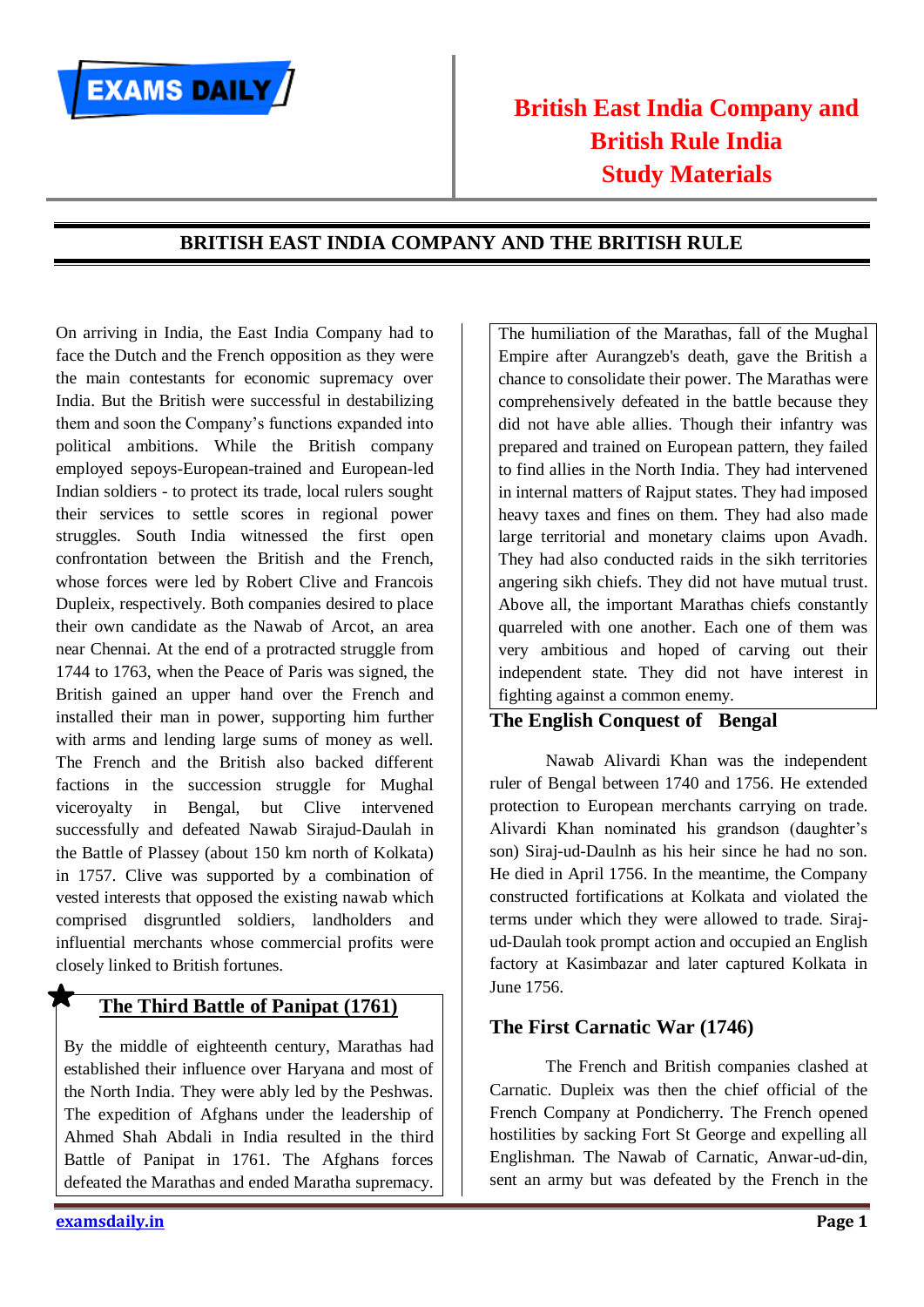

considerable political influence in Bengal, Bihar and

battle of Adyar (also known as battle of St Thomas), near Chennai. Later, the French tried to force the English to surrender St David but failed. The English counterattacked to capture Pondicherry but were defeated by stiff resistance from the French forces. The first Carnatic war was ended with theTreaty of Aix La Chappelle (1748) in Europe.According to this treaty; the English got back Chennai and the French the Louisburg region in North America. But Dupleix was not happy to lose Chennai and did not keep its promise of returning it, which became the basis of the second Carnatic war.

#### **Second Carnatic War (1748-1754)**

The British were able to consolidate themselves by taking hold of Bengal, Bihar and Orissa. However, they could not digest the growing hold of the French in the Carnatic. The French had already joined hands with Chanda Sahib, the Nawab of Arcot. Muzzafar Jung claimed the throne of Carnatic with the help of the French and Chanda Sahib by defeating Anwar-ud-din in the battle of Ambur. The English entered into an agreement with Muzzafar Jung's uncle, Nasir Jung, and helped him to defeat Muzzafar Jung and Chanda Sahib in 1750. Later. Chanda Sahib was defeated and killed and the entire Carnatic fell into the hands of the English. In the second battle between the French and the British, the French were defeated. In 1754, Dupleix was sent back to France and succeeded by General Godeheu. Godeheu went to the English with a peace proposal, the Treaty of Pondicherry (1754) which the English accepted. Later, as per the Treaty or Tiruchirapalli (1755), the French had to return all that they had captured and both nations retained their old positions. However, the English negotiated hard to get the northern Circar area also.

## **Growing British Monopoly in Trade**

Even before the acquisition of Diwani of Bengal in 1765, the East India Company had begun to exercise

Orissa, which led to the ruin of Indian industry and oppression of weavers. While the foreign trade of Bengal, which was the richest part of India at that time, became the monopoly of the company, the internal trade in more important commodities like raw material was monopolized by superior servants of the company in their personal capacity. The monopoly of trade in raw materials helped to raise the prices to the manufacturers, while monopoly of purchase (monopsony) of finished products tended to lower the prices of the manufacturers. These restrictive practices together with providing the company s investments or purchasing goods in the interior through the agency of 'gumashtas' ruined the weavers and other artisans. But things did not stop there. The scales were heavily weighted against Indian manufacturers in two other ways, the first was the system of inland duties which offered protection to foreign products and the other was bringing many other products in the ambit of duty structure which

# **Black-Hole Tragedy (1756)**

were earlier duty-free.

It is said that 146 English prisoners, held by the nawab of Bengal, were crowded into a small chamber that had a single, tiny window on a hot summer night of 20 June 1756. As a result, several of them died of suffocation and wounds. Only 23 prisoners survived this tragedy. However, historians still treat this tragedy as a myth rather than reality. The news of this tragedy reached Chennai and it aroused the indignation of Englishmen in India. In December 1756, Colonel Clive and Admiral Watson reached Bengal from Chennai to take revenge for the blackhole tragedy. The English captured Kolkata but later restored relations with Siraj-ud-Daulah who restored all privileges to the English and allowed them to fortify Kolkata. However, to Clive it was a pact made for appearances. In order to take revenge for the blackhole tragedy, he provoked Mir Jafar (commander-inchief of the Nawab), Rai Durlab (treasurer of the Nawab) and Jagat Seth (a rich banker of Bengal) to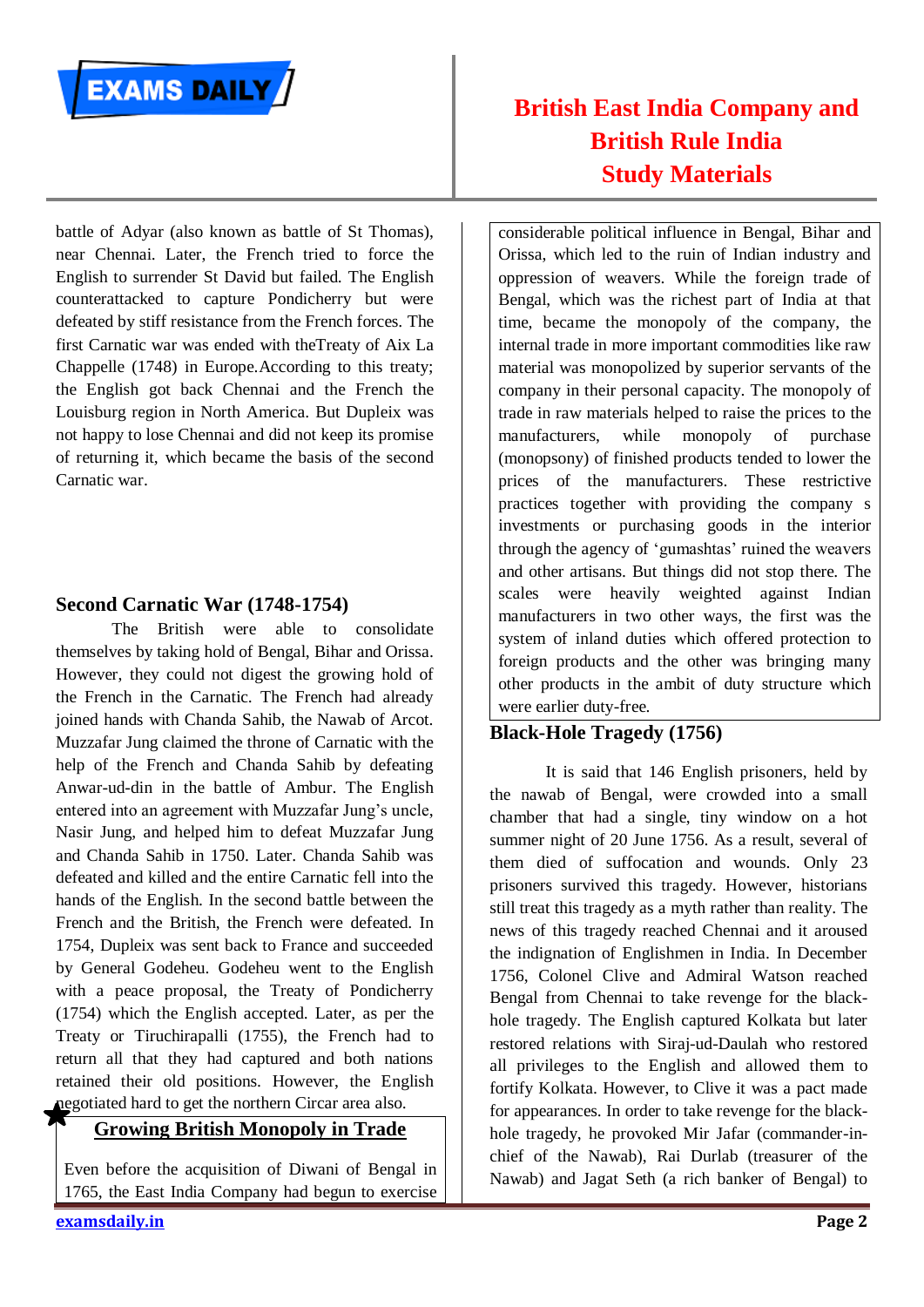

conspire against the Nawab. Mir Jafar, brother-in-law of Alivardi Khan, had a secret pact with Clive who promised him the state of Bengal. Mir Jafar, nevertheless, also assured his support to Siraj-ud-Daulah against the English.



# **Map 3.2 The British in Bengal During 1756 - 1765**

### **Battle of Plassey (1757)**

Robert Clive led the Company's forces against Siraj-ud-Daulah's army on 23 June 1757 and defeated them with the help of his behind-the-scene agreement with Mir Jafar. This proved to be the first step towards territorial supremacy and paved the way for the British conquest of Bengal and eventually the whole country. The Nawab was captured and executed and Mir Jafar was installed as the Nawab of Bengal. He ceded zamindari rights of 24 Parganas and got 1,67,00,000 as compensation. This was the first British acquisition on Indian soil. The victory in the Battle of Plassey is not a remarkable one from a military point of view. The conspiracy of the Nawabs and the commanders helped the English to win an easy victory. But its results were far reaching and they opened a new era in the history

# **British East India Company and British Rule India Study Materials**

of India. This battle added to the strength and prestige of the British company and also exposed the corrupt politicians of Bengal.

## **Third Carnatic War (1756-1763)**

The soft stance of General Godeheu gave the English the necessary confidence which propelled them to consolidate their position further. With the advent of the Seven Year's War in Europe,\* the relations between the English and the French became hostile in India as well. France appointed Count Lally as Commander-in-Chief and Governor of India. He posed a stiff challenge to the English and made an unsuccessful attempt to capture Chennai. Lally was defeated by Sir Eyre Coote in the Battle of Wandiwash in January 1760 which sealed the fate of French in India. In 1761, he surrendered with the fall of Pondicherry. The third war ended with the Treaty of Paris in 1763, which foiled the dreams of the French to have an empire in India.

## **Battle of Buxar (1764)**

At the instigation of Mir Qasim, successor of Mir Jafar, this battle was fought by Nawab Shuja-ud-Daula of Awadh and Shah Alam II (Mughal) on the one side and the English forces Jed by Clive on the other side, on 23 October 1764. Clive's forces were victorious, resulting in the capture of Bihar and Bengal. Later, Clive defeated the Mughal forces at Buxar (Baksar, west of Patna in Bihar), and the Mughal emperor (Shah Alam II, r. 1759-1806) conferred administrative rights over Bengal, Bihar and Orissa-a region of roughly 25 million people with huge annual revenue - on the company. The imperial grant virtually established the company as a sovereign power and Clive became the first British Governor of Bengal.

## **Dual Government of Bengal (1765-1772)**

The Nuwab of Bengal had two functions under his domain during Mughal rule: (i) Nazamat (militarycontrol and criminal justice) and (ii) Diwani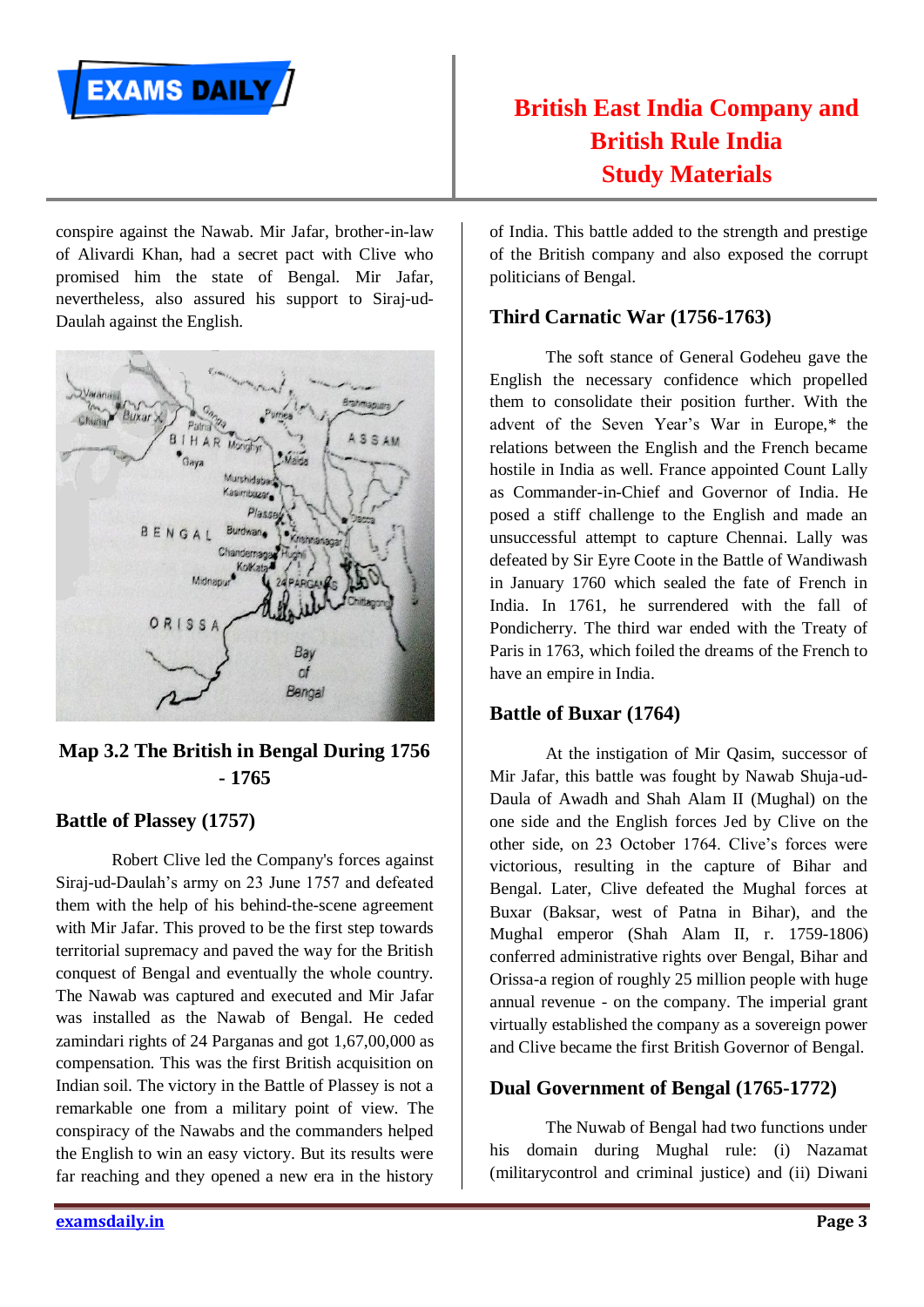

(revenne collection and civil justice). The Company was able to claim the nazamat of Bengal from the Nawab during February 1765, and later Shah Alam, the emperor, ceded the diwani also to the Company during August 1765. This double governance established by Clive did not work; although they war given the control over the province, the officials did not show any responsibility towards the administration and were not held accountable for any misdeed. Their lack of responsibility towards the people of the province was exposed during the famine of 1770 in which thousands of people died. This dried up revenues for the company also. The evil of the system made the company financially sick; however, the directors of the company found out that the Englishmen who served the company in India were returning home with rich fortunes. In 1772, the company abolished the dual governance system and appointed Warren Hastings (1772-1785) as Governor-General to discipline the proceedings in Bengal. He carried out a large number of administrative, judicial, revenue and commercial reforms.

### **Sanyasi Rebellion**

In late eighteenth century, in Bengal (India), the activities of Sanyasis were known as the Sanyasi Rebellion. Three different events in Indian history are called the Sanyasi revolts or rebellion. The first one refers to a major chunk of Hindu fakirs who travelled from North India to different parts of Bengal to visit shines. During the journey, these Sanyasis or fakirs took a religious tax from the headman and regional landlords. In good times, they generally paid the taxes. But when East India Company Started levying the taxes these landlords and headman were unable to pay both the ascetics and the English at a time. Moreover, the famine which killed approximately one crore people in Bengal aggravated the situation. During the period of 1771-72, nearly 145 saints were put to death without any valid reason.Due to this, the distress prevailed which led to the violence. Many historians argue that Sanyasis did not gain people's

#### support ever.

The other two Sanysis movement had the involvement of Hindu ascetics.These Hindu Sanyasis which were known as the Dasnomi Naga, visited Bengal on pilgrimage mixed with money lending opportunities.

The Sanyasi rebellion was the first of a series of revolts and, rebellions in the Western districts of the province including the Chuar Revolt of 1799 and the. Santhal revolt of 1855-56.

## **The Regulating Act of 1773**

The British Parliament enacted a series of laws to curb the company trader's unrestrained commercial activities and to bring about some order in territories under company control The most import ant among which is the ordinance prescribing certain rules for the company. Thus, this is called the Regulating Act of 1773. This Act aimed to limit the company charter to periods of 20 years, subject to review upon renewal; the 1773 Act gave the British government supervisory rights over the Bengal. Mumbai and Chennai presidencies. Bengal was given pre-eminence over the rest because of its enormous commercial vitality and because it was the seat of British power in India (at Kolkata), and its Governor was elevated to the new position of Governor-General. Warren Hastings was the first incumbent (1773 1785). The Act was aimed at maintaining a sort of balance in the company's administration, but in practice it failed its basic objective due to certain loopholes in the Act itself. Two new government organizations were set up to help the Governor-General to administer effectively: the British Supreme Court of Kolkata and the Kolkata Council. The relationship between the Governor-General and these new government offices was not specified clearly in terms of law. Warren Hastings had to wrestle tor his powers with both the Supreme Court and the Council on many occasions. He was condemned by the Council on the Rohilla War and for his decisions against the Begumof Awadh. These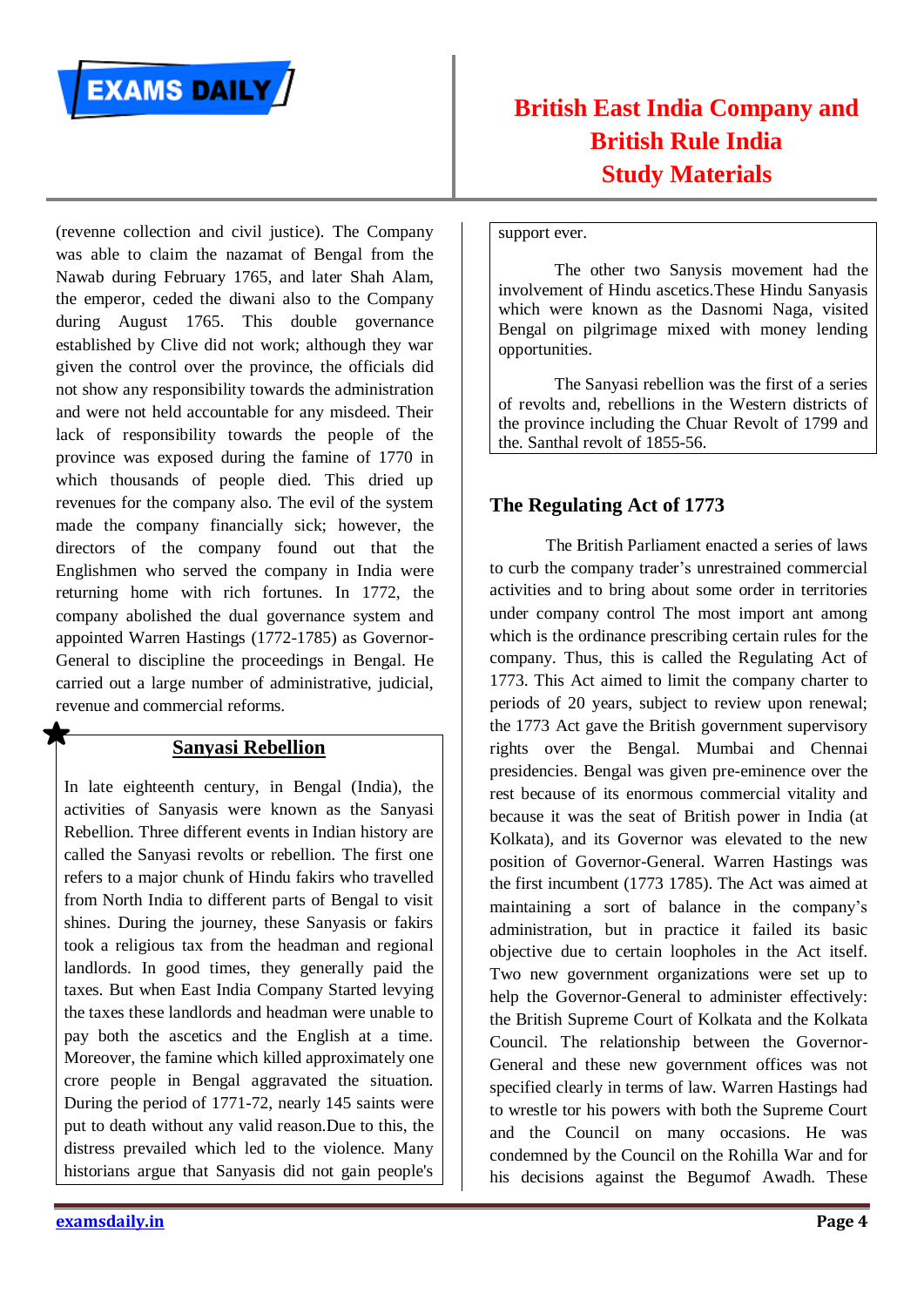

organizations reverted many of his administrative decisions which brought them in open conflict with the company. In 1781 an Amending Act was passed, which greatly reduced the powers of these organizations and allowed the company to assert its powers efficiently.

## **Conquest of Sind (1843)**

In September 1842, Sir Charles Napier was sent to Sindh as commander of British Forces with full civil, political and military powers. He old 'Amirs' that he was convinced that the charges of deloyality against them during the Afghan war were founded. So the treaty with them must be revised and that would mean cession of territory, provision of fuel for steamers on the Indus and the loss of right to coinage. Before Amirs could indicate their assent to these terms, Napier acted as if they had refused them and razed the fortress of Imamgarh to ground. Under the threat of 'war, the Amirs hastened to accept the demands, but their patience was exhausted and they rose in revolt. Defeated at Miomi in February 1843, they were exiled and Sind was annexed

## **The Anglo-Nepalese War (1814-1816)**

The Anglo-Nepalese War which was caused largely by frontier incidents lasted from 1814 to 1816. Ochtertary's victory at Makwanpur in February 1816 led to the conclusion of' the Treaty of Sugauli. The Nepal ruler gave up his claim to Sikkim, ceded the disputed Terai tracts and received a residence at Kathmandu Thus, the Northern frontier was given settled limits. This also marked the Britishsovereignty in internal India with only Punjab frontier open.

## **First Anglo-Maratha War (1775-1782)**

The First Anglo-Maratha war took place during the Governor-Generalship of Warren Hastings. After the third battle of Panipat, the Marathas began to rise again; the weak Mughal, rulers granted them

certain special privileges which made them strong under Peshwa Madhava Rao. The English could not tolerate their growth arid crushed the Marathas, violating the Treaty of Banaras. The Peshwa Madhava Rao was killed and a war of succession emerged between Raghunatha Rao (Ragobha) and Narayana Rao. Narayana Rao finally succeeded in becoming the Peshwa but was soon toppled by Raghunatha. Later, in a coup for succession, Nana Fadnavis ousted Raghunatha Rao and made Madhva Rao II, the Peshwa. In 1775, Raghunatha Rao made the Treaty of Surat with the British at Mumbai. As per this treaty, the British were to support him in becoming the Peshwa; in return he was to give Salsette and Bahssein to the British. The events that led to the Anglo-Maratha conflicts emerged from the failure of the 1775 Treaty of Surat. The British Governor of Bengal did not approve this treaty and another treaty was made with the Peshwa Madhava Rao II - the Treaty of Purander (1776). Raghunatha Rao and the British Governor at Mumbai were on the one side and the Peshwa Madhava Rao and G. G. Hastings (British Governor at Bengal) were on the other. The British Governor of Mumbai complained to the Board of Directors against the attitude of the Bengal Governor. The Board honoured the contract made with Raghunatha Rao, also known as the Convention of Vadangaon, and once again the Mumbai Governor began the war to restore him to power. The British were defeated and as per the Treaty of Vadangaon, Raghunatha Rao was handed over to the Peshwa Madhva Rao.

## **Salbai Treaty (1782),**

Warren Hayings refused to ratify the convention and advanced towards Poona and Gwalior (capital of Scindia). In 1779, a confederacy was formed against the English, which includedthe Nizam of Oudh, Hyder Ali and the Marathas. The English, in their term, bribed the Raja of Nagpur and befriended Mahadji Scindia to strengthen their power in the region. However, the war ended with the Treaty of Salabai (1782) and status quo was restored. The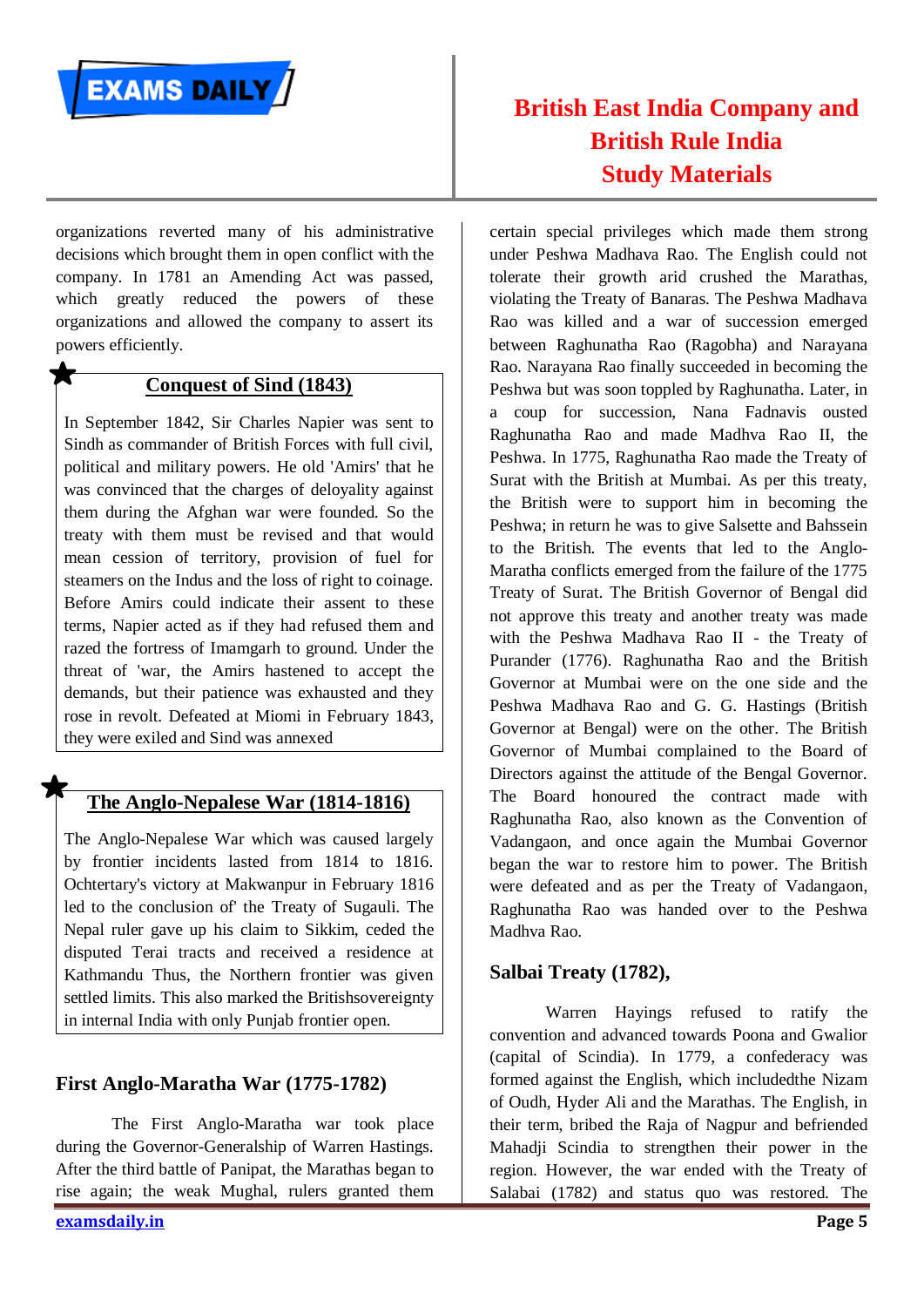

Maratha were beaten and the British got control over Salsette. Raghunatha Rao was given a pension and Madhav Rao II was made the Peshwa.

# **The Second Anglo-Maratha War (1802- 1806)**

After the Treaty of Salbai in 1782, for the next 20 years, the British and Marathas were at peace. During this period, Nana Fadnavis emerged as an influential administrator. He kept a check on advances by Mahadji Scindia, who had by now completed his conquest of Gwalior and Gohad. After the death of Peshwa Madhav Rao II in 1795, Baji Rao II became the next Peshwa. He was under the influence of Mahadji Scindia and subdued Nana Fadnavis, who later died in 1800. The other Maratha leaders, like Daulat Rao Scindia of Gwalior and Yashwant Rao Holkar of Indore, wanted to teach Baji Rao II and Mahadji Scindia a lesson. Holkar challenged Mahadji Scindia and defeated the combined forces of the Peshwa and Mahadji Scindia and besieged Poona. Baji Rao II fled Poona and signed the Treaty of Bessein (1802) with the British. This treaty helped the Marathas to flush out Holkar from Poona but the terms of the treaty made the Second Anglo-Maratha war inevitable. A confederacy of Maratha rulers - Scindia. Holkar and Peshwa - emerged, but the Marathas were still not united and Peshwa and Holkar gave little support to the confederacy. It was Scindia who joined hands with Bhonsleof Nagpur and led their armies against the British provinces. However, the British, under Governor-General Wellesley, defeated the Marathas and subdued Bhonsle by signing the Treaty of Dedgaon and the Scihdia by the treaty of Surji-Anjangaon. Thus, the results of the Second Anglo-Maratha War benefited the British more than the first war. But the British government was still not satisfied with the Governor- General's dealing of the Marathas and, therefore, further curtailed the powers of the Maratha rulers. Thus, after the Second Anglo-Maratha War the Maratha rulers were reduced to the status of puppets in the hands of the British.

# **British East India Company and British Rule India Study Materials**

## **The Third Maratha War (1817-1819)**

After the Second Anglo-Maratha War, the Maratha confederacy was constituted of weak states. Only a few of them were powerful. Scindia at Gwaliar, Bhonsle at Nagpur, Holkar at Indore, Gaekwad at Baroda and the Peshwa had some strength left. The Peshwas were the head of the confederacy but all others were independent. The Peshwa Baji Rao II wanted to overcome the Treaty of Bassein, which was leading to the downfall of Marathas. He wanted to rejuvenate the Maratha confederacy. The Gaekwad of Baroda was still friendly to the British and he used to bully his other member rulers in the confederacy. The Peshwa;. Baji Rao II cut him to size by seizing Amhedabad from him. The Gaekwad resorted to the British for help. The ' British entered into the Treaty of Poona (1817) with the. Peshwa and urged him to return Ahmedabad. After this, the Peshwa was just a feudatory of the British and was no longer the leader of the Maratha confederacy. Later, the Peshwa tried to recollect the support of Maratha rulers under the confederacy against the British. But he was let down by the other Maratha rulers and was defeated by the British General, Elphinston, in the Battle of Kirki (1818). With this, the Maratha rulers lost almost all their privileges,, which led to the downfall of the Maratha power.

### **The First Mysore War (1787-1769)**

Mysore was a powerful state under the Sarvadhikari of Mysore, HyderAli (1722-1782), and almost the whole of Carnatic was under him. In 1769, the first Anglo-Mysore War.was fought in which the British forces were defeated. Hyder Ali Virtually dictated the terms of the peace and entered into the Treaty of Chennai (1769) with the English, This treaty with the English was in favour of Hyder Ali as he was always in danger of attack from Maratha rulers. In 1770; The Marathas under the Peshwa Madhav Rao invaded Mysore and Hyder Ali turned to the English for aid as per the treaty. As the neutral stance of the English at the moment of crisis forced Hyder Ali to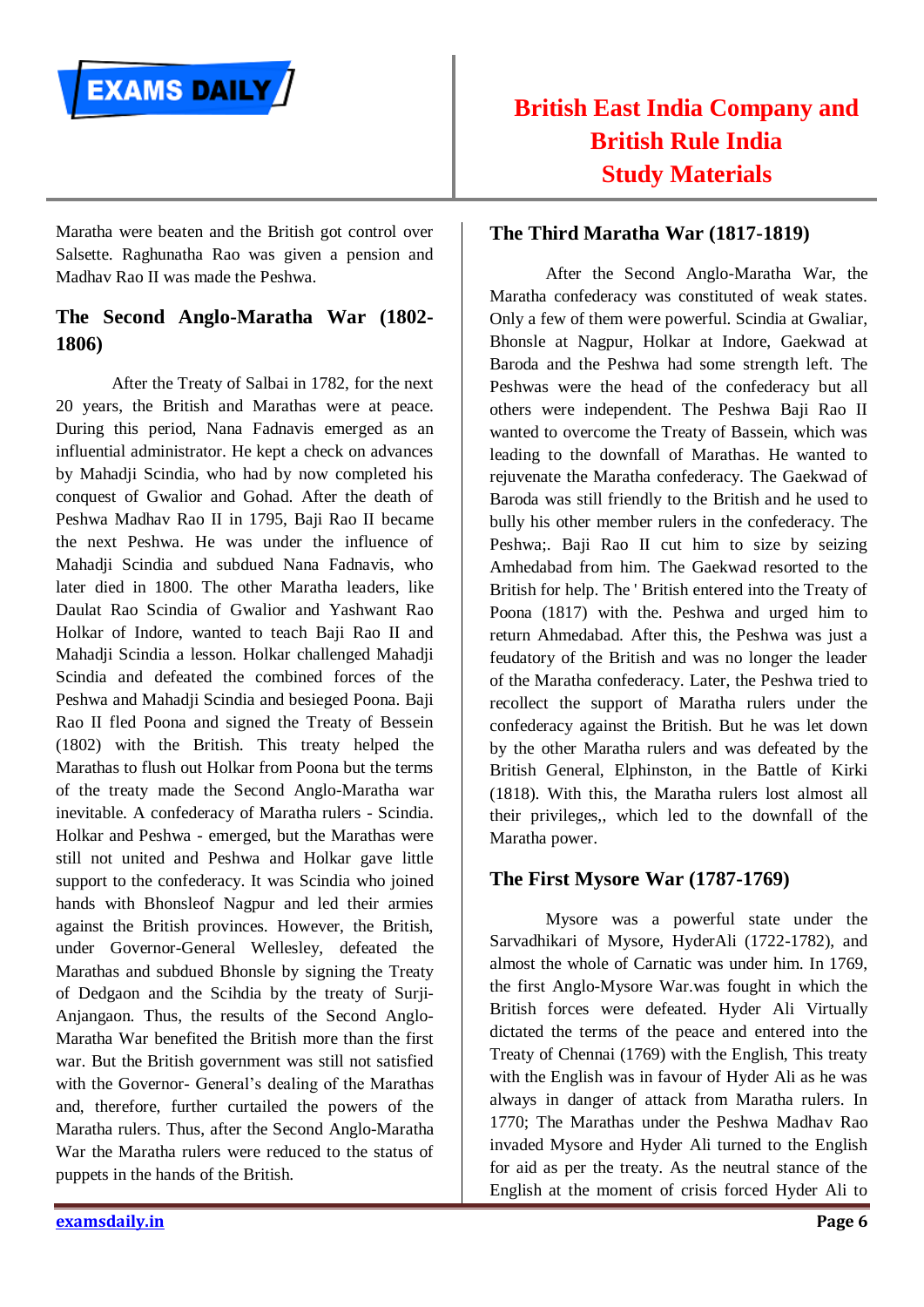

conclude a treaty with the Peshwas, but he now considered the English as his enemy.

## **The Second Mysore War (1780 1782)**

After the first Mysore War, hyder Ali joined the cofederacy of native kings who were aganist the English. He inflicted defeat on British in the battle of pollilur. In 1780 he later annexed Arcot from the British. However, in 1781, Hyder Ali was defeated at Porto' Novo. His son, Tipu Sultan, marched towards Tanjore and defeated the English forces. Hyder Ali eventually died in 1782, fighting the English forces in Chitoor, which led to the end of Second Anglo-Mysore War in 1782. The Treaty of Mangalore (1784) was signed between the two parties by which only the prisoners of wars were released from both sides.

#### **The Pitt's India Act of 1784**

In order to rectify some defects,in the India Bill of 1773, King George V passed an ordinance that came to be known as the Pitt's India Act, sometimes described as the half-loaf system, as it sought to mediate between the Parliament and the company directors. However, it enhanced the Parliament's control by establishing the Board of Control, constituting six members selected from the cabinet itself. They were the Secretary for Finance, Secretary of State for India and four Privy Councillors of State for India. The new Act did not interfere with the business aspect of the company. The company directions 'still had the power to look to the administrative matters and appointments. However, the Board of Control had the power to appoint the Governor-General. The Governor- General now had to take permission from the Board of Control before entering into any treaty or declaring war against native kings. Thus, there was dual governance in the country, which continued till 1858.

# **The Third Mysore War (1790-1792)**

# **British East India Company and British Rule India Study Materials**

King of Travancore was an ally of the English and when Tipu Sultan invaded Travancore, Lord Cornwallis declared the Third Anglo-Mysore War against Tipu Sultan in 1790. The English formed a confederacy with the Marathas and the Nizam. The British defeated Tipu Sultan in the battles of Mangalore and Srirangapatnam and captured Bangalore in 1791. Tipu Sultan had to surrender half of his kingdom to the British as per the humiliating Treaty of Srirangapatnam (1792). The British levied a huge compensation of RS 3 crore on Tipu Sultan and took his two sons as hostage until he paid his dues.

## **Tipu Sultan (1782-1799)**

Tipu Sultan was the son of Hyder Ali he was born on 20 November 1753. He was an astute ruler who followed his father's policy, Alter Hyder Ali, the war was carried on by Tipu Sultan. He was a man of ambition and known as the 'Tiger ofMysore'. He was a learned ruler who knew Kannada, Persian, English as well as French. At the age of 16, he began helping his father to fight the English forces. He is remembered for his brave efforts in the Battle of Polilur and later annexure of Tanjore in 1782. He was coronated on 4 May 1783, after the death of Hyder Ali Later he fought theThird and Fourth Anglo-Mysore Wars. He died 16 years later on the same date (4 May 1799) trying to defend the fort of Srirangapatnam from the English.

## **The Fourth Mysore War (1799)**

After the humiliating defeat of Third Mysore War, Tipu Sultan started venturing out for help from France, Turkey, Mauritius and Afghanistan. Lord Wellesley suggested Tipu Sultan to end his manoeuvres and threatened Tipu Sultan with terrible consequences. However, Tipu Sultan was not to be bogged down and Lord Wellesley invaded the fort of Srirangapatnam in 1799. Tipu Sultan was killed defending the fort in 1799, and later Mysore was divided by the British into four parts. While the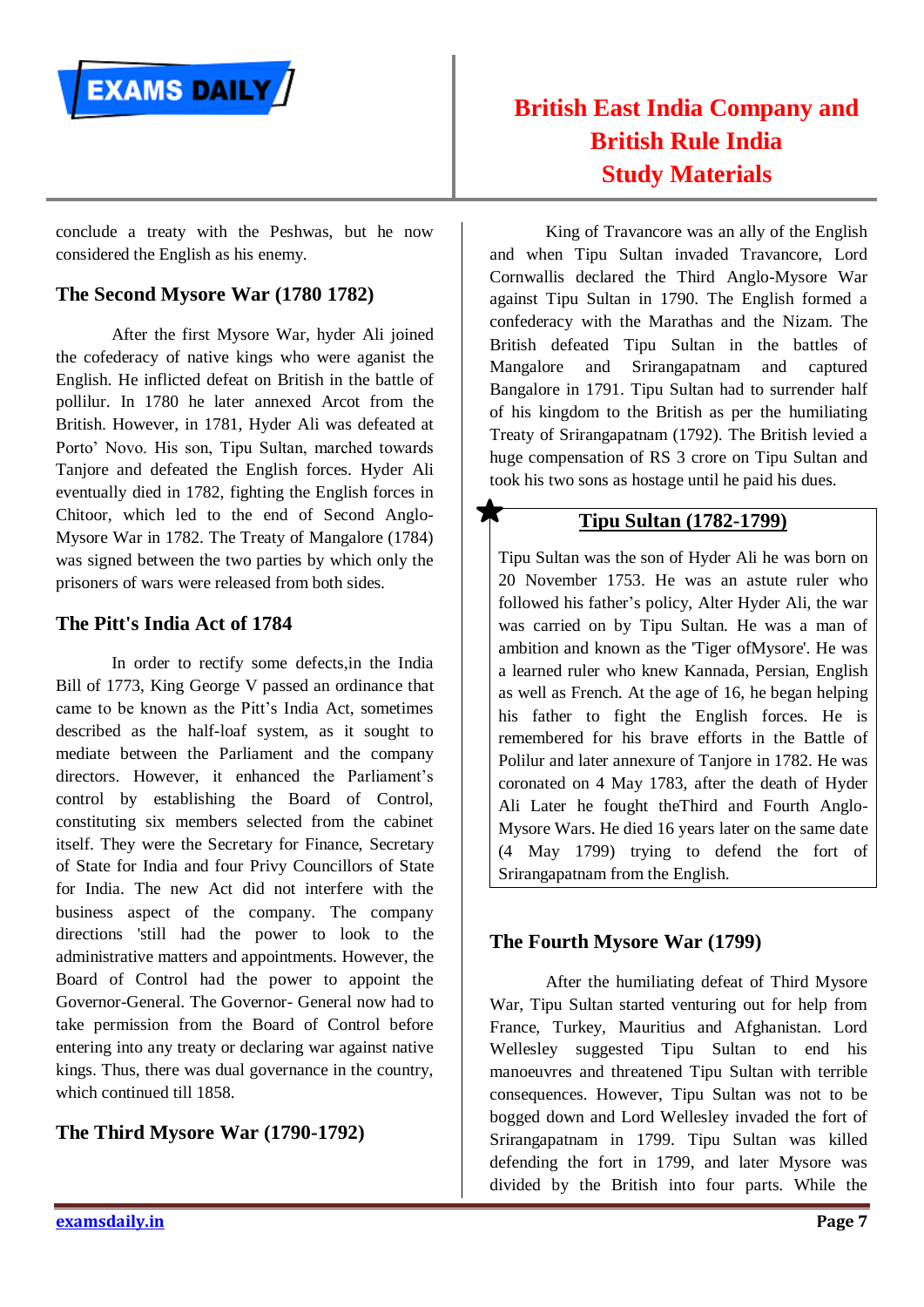

English kept three parts, the fourth part was awarded to the Wodeyar of Mysore, who became a British ally.

## **The statute of 1813 on Education**

In the year 1813, the British government passed a Charter for the expansion of education in India. The government reserved a grant of one lakh for it. Two schools of thoughts—Orientalists and the Anglicists—appeared for the appropriation of funds. The Orentalists were of the opinion that the most appropriate medium of education is the local language, whereas the Anglicists supported in favour of education in the English language. Astonishingly, the reserved funds' were not used for the next 27 years, till a committee which was established under the leadership of Lord Macaulay recommended in 1830, that the funds as per Chater of 1813, should be utilised for encouraging English literature, western science, philosophy and art.

## **The Charter Act of 1813 (the Lease Act)**

The Charter of 1793 permitted the East India Company to extend its commercial activities in Eastern countries. It was valid for 20 years. Therefore, the British parliament renewed it and named it the Charter Act in 1813, valid for the next 20 years. The new charter recognized British moral responsibility by introducing just and humane laws in India, foreshadowing future social legislation and outlawing a number of traditional practices such as sati and thugee (robbery coupled with ritual murder). Through this Charter, Indian trade was thrown open to all the British merchants, thus, ending the commercial monopoly of the East India Company. The Act clearly upheld the British queen's sovereignty over the company's territories in India. It also had a special statute that provided funds for the development of education in India.

## **The Character Act of 1833**

The next review of the Charter Act of 1813 was to be made in the year 183.3. The British merchant lobby was putting pressure on the British Parliament to lake responsibility of running the Indian administration because the East India Company was putting hurdles before the new companies that wished to establish business in India. However, some political constraints forced the Parliament to renew the Charter Act for another 20 years. The British Parliament persisted with the practice of running the Indian administration through the Board of Control of the Company, but it put an end to the company's monopoly in tea trade with India and general trade with China. Now.new companies were allowed to settle in Indian territories and even purchase properties, The procedural barriers and the licensing system that had been in place for new traders were removed. This Act shifted the company's role from merely commercial to administrative and political. The Governor oh Bengal was made the Governor-General of India and a new Presidency of Agra was created. The presidencies of Bombay, Madras and Calcutta came under the direct control of the Governor-General. The most significant event was the common, civil and criminal procedure codes by the law commission, presided by Macaulay, which were prepared for the entire country.

## **First Anglo-Burmese War (1824-1826)**

The Government of India under Lord Amherst (1823-1828) was alarmed at the Burmese conquest of Assam and Manipur. In September 1823, the Burmese attacked Chittagong and Bengal territories which were under the control of the company. Lord Amherst declared war in February 1824. The war continued for more than 2 years as Rangoon fell in May 1824 and Prome (the capitol of lower Burma) in April 1825. Hostilities were ended by the Treaty of Yandaboo concluded in February 1826 by which the king of Ava agreed to cede many provinces to the company.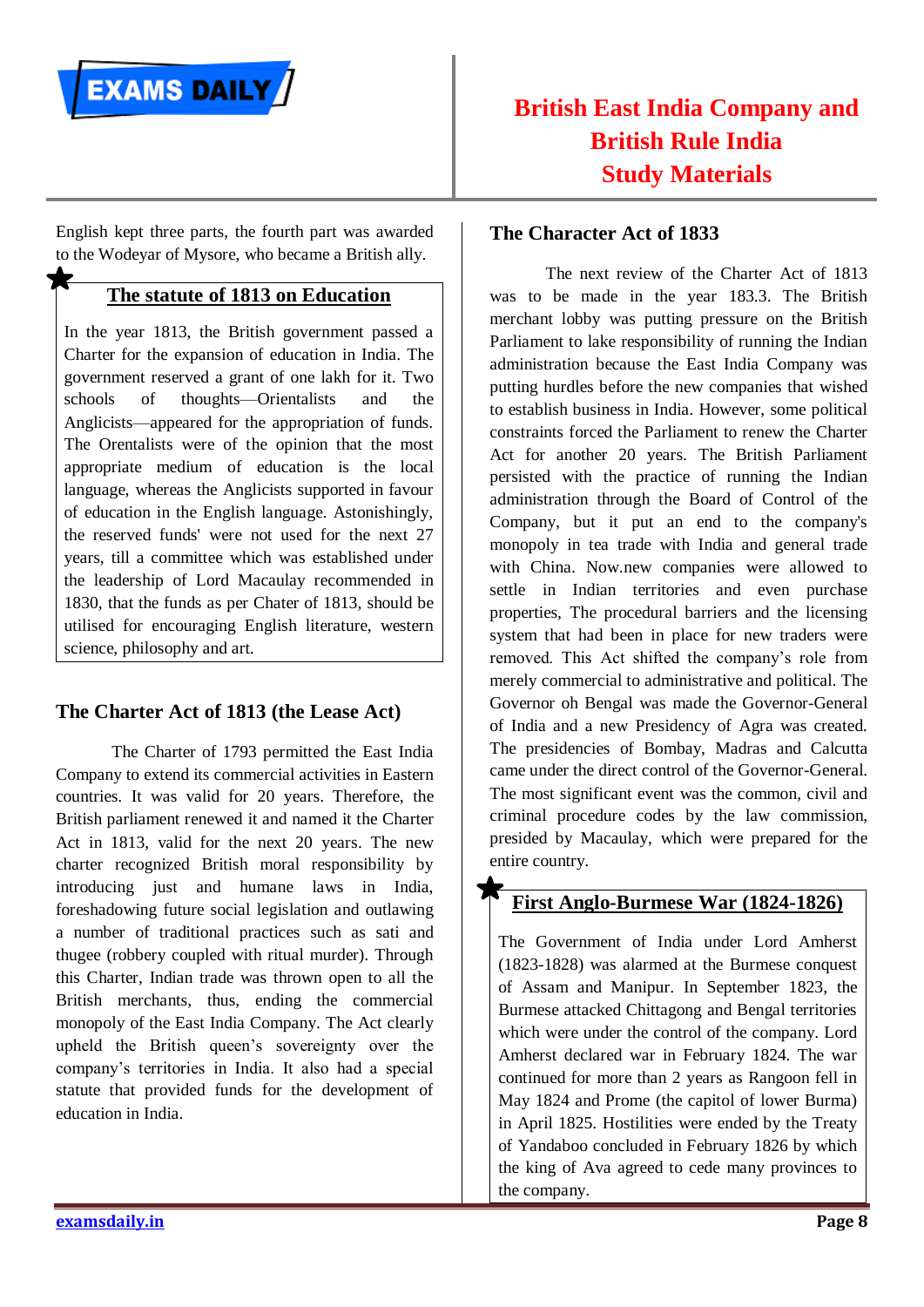

### **The First Anglo-Afghan War (1839)**

In order to bring down Dost Muhammad from the throne of Afghanistan, the English Governor-General, Lord Auckland, formed a triple alliance with Maharaja Ranjit Singh and Shah Shuja. The English forces defeated Dost Muhammad in the First Anglo-Afghan War in 1839 captured Kabul and helped Shah Shuja to occupy the throne. As Shah Shuja was not an able administrator, the English lost their importance in Afghanistan thereafter. Dost Muhammad, along with his supporters, reclaimed the throne, trapping the English. Lord Auckland's police on Afghanistan met severe criticism and he was recalled to England. Later, Lord Lawrence (1864-1869). Lord Mayo (1869-1872) and Lord North Brooke (1872-1876) followed a policy of neutrality in the case of Afghans.

#### **The Charter Act of 1853**

When the Act of 1833 expired, another review of this Act was undertaken in 1853. The most striking point of this Act was that the validity period of the Charter Act oi l 853 was not determined. This Act considerably reduced the powers of the East India Company. It allowed the company to run the administration of the Indian territories in the name of the crown. However, the approval of the British Parliament for every decision was made mandatory. The Parliament also provided for the examination of the rules and regulations, reports and drafts prepared by the law commission. This Charter Act is also regarded as the final link in the chain of such enactments. Earlier, the Indian nationals were not considered for the appointment in the Indian Civil Services. The Court of Directors made recommendations for making appointments in the civil services. The Charter of 1853 ended this practice and the Charter began the practice of selecting civil servants through competitive examination.

#### **Second Anglo-Burmese War (1852)**

Under Lord Dalhousie (1848-1856), the Second

# **British East India Company and British Rule India Study Materials**

Anglo-Burmese War was fought in sharp contrast to the first war The first war was 'he result of Burma's aggressive policy of expression The second war was due to ill treatment of same English merchants at Rangoon and insults heaped on the captain of the British frigate, who had been sent to remonstrate. Lord Dalhouse's thorough-going preparations for the campaign yielded good results. The lower valley of Irrawaddy, from Rangoon to Prome, was occupied in' few months as the king of Ava referred to enter into negotiation, it was annexed by proclamation in December 1852, under the name of 'Pegu'

## **The Second Anglo-Afghan War (1878)**

After the death of Dost Muhammad, the problem of succession started over the Afghan throne. The English were happy to keep the Russians away from Indian frontiers by being neutral to the internal problems of Afghanistan. But as the presence of the Russians in CentralAsia became strong in 1874, the Secretary to state of India, Lord Salisbury, suggested the appointment of a British representative in Afghanistan. This was not appreciated by the Viceroy Lord North Brooke, who tendered his resignation. He was replaced by Lord Lytton (1876-1880) as the Viceroy of India. Lord Lytton reversed the British Policy of neutrality and invaded Afghanistan in 1878, starting the Second Anglo-Afghan conflict. The English completed a remarkable victory and entered into the Treaty of Gandamak (1879) with the Afghans.

## **The Third Anglo-Afghan War**

This is also remembered as the Panjdei Incident of 1884 .The Russians captured Panjdei and the English prepared to wage a war against the Russians in Afghan territory. But the Ameer of Afghanistan, Sher Ali, did not want his territory to become a battleground between the English and the Russians. With the arbitration ot the King of Denmark. Lord Dufferin was able to resolve the issue by demarking a boundary line between the Russian-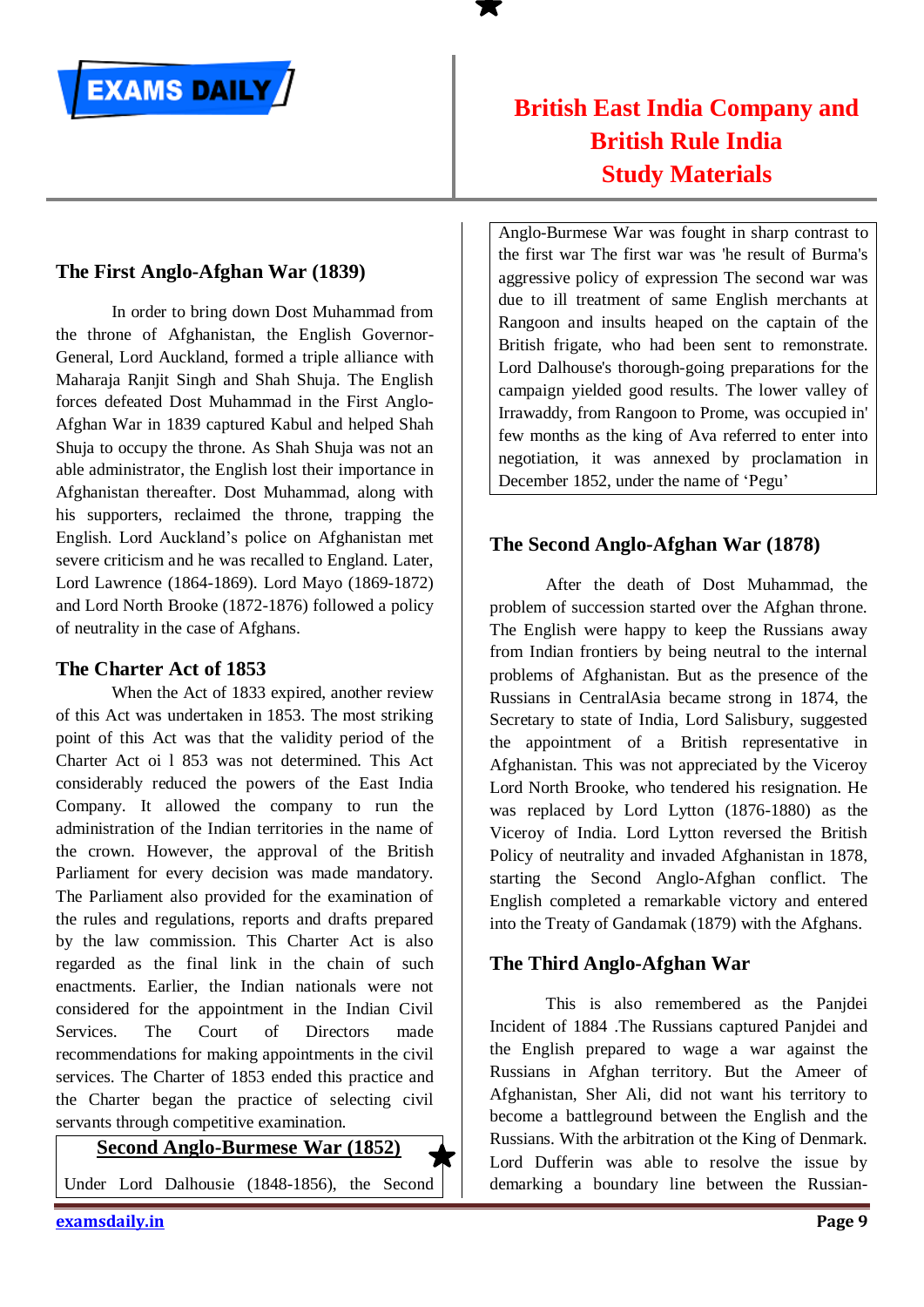

occupied regions and Afghan-controlled states. Later, in 1901, the new Ameer of Afghanistan.Amanullah, declared war against the British. But the British defeated the Afghan forces thoroughly and occupied Jallalabad and Kabul. The Third Anglo-Afghan War came to an end with the Treaty of Rawalpindi (1921).

## **Governors between Clive and Hastings**

John Zephaniah Holwell succeeded Robert Clive as Governor of Bengal in 1760. But he was replaced by Henry Vansittart in the same year. Vansittart officiated as Governor till 1765, till the return of Robert Clive's health deteriorated in 1765, he was succeeded by Harry Verelst (1767- 1769) and then John Cartier (1769-1772) before Warren Hastings was sent to India in 1772.

# **BRITISH GOVERNORS UNDER COMPANY RULE (1758-1857)**

A multiplicity of motives underlay British penetration into India: commerce, security and a purported moral uplift of the people. The 'expansive force' of private and company trade eventually led to the conquest or annexation of territories in which spices, cotton and opium were produced. British investors ventured into the unfamiliar interior landscape in search of opportunities that promised substantial profits. British economic penetration was aided by Indian collaborators such as the bankers and merchants who controlled intricate credit networks. British rule in India would have been a frustrated or halt-realized dream had their Indian counterparts not provided connections between rural and urban centres.

External threats, both real and imagined, such as the Napoleanic Wars (1796-1815) and the Russian expansion towards Afghanistan (in the 1830s), as well as the desire for internal stability, led to the annexation of more territories in India. Political analysts in Britain wavered initially as they were uncertain ol the costs or

the advantages of undertaking wars in India, but by 1810, as the territorial aggrandisement eventually paid off, opinion in London welcomed the absorption of new areas. Occasionally the British Parliament witnessed heated debates against expansion, but arguments justifying military operations for security reasons always won over even the most vehement critics.

The British soon forgot their own rivalry with the Portuguese and the French and permitted them to stay in their coastal enclaves, which they kept even after Indian independence in 1947. The British, however, continued to expand vigorously well into the 1850s.

A number of aggressive Governor-Generals undertook relentless campaigns against several Hindu and Muslim rulers. Among them were Richard Colley Wellesley (1798-1805). William Pitt Amherst (1823- 1828) George Eden (1836-1842), Edward Law (1842- 1844) and James Andrew Brown Ramsay (1848-1856), who is also known as the Marquess of Dalhousie. Despite desperate efforts at salvaging their tottering power and keeping the British at bay, many Hindu and Muslim rulers lost their territories: Mysore (1799, but later restored), the Maratha Confederacy (1818) and Punjab (1849). British success in large measure was the result not only of their superiority in tactics and weapons but also of their ingenious relations with Indian rulers through the 'subsidiary alliance' system, introduced in the early nineteenth century. Many rulers bartered away their real responsibilities by agreeing to uphold British puramountcy in India, while they retained a fictional sovereignty under the rubric of Pax Britannica. Later, Dalhousie espoused the Doctrine of Lapse and annexed outright the estates of deceased princes of Satara (1848). Udaipur (1852), Jhansi (1853), Tanjore (1853). Nagpur (1854) and Oudh (1856).

European perceptions of India and those of the British especially, shifted from unequivocal appreciation to sweeping condemnation of India's past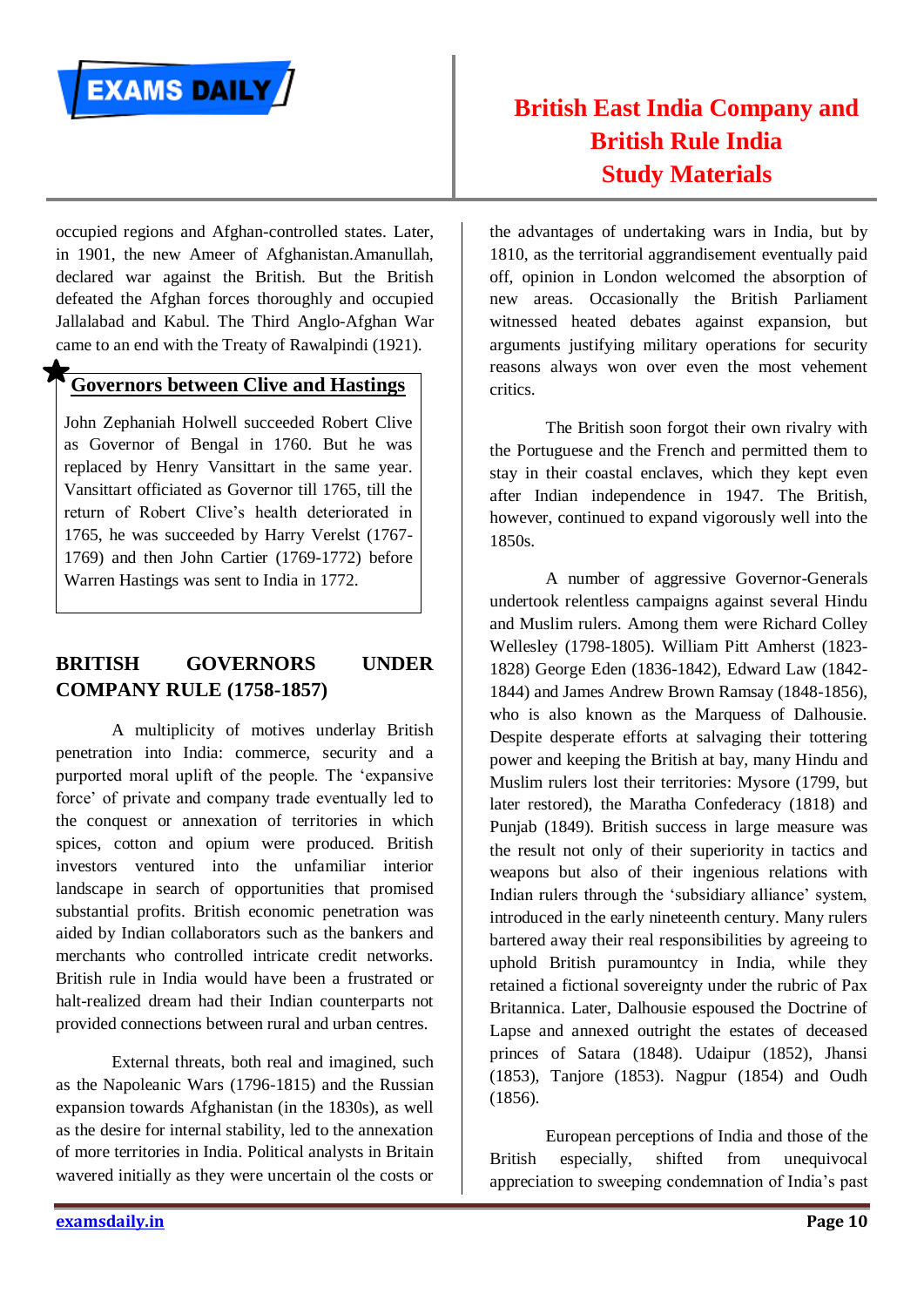

achievements and customs. Imbued with an ethnocentric sense of superiority, British intellectuals, including Christian missionaries, spearheaded a movement that sought to bring Western intellectual and technological innovations' to Indians. Interpretations of the causes of India's cultural and spiritual 'backwardness' varied, as did the solutions. Many argued that it was Europe's mission to civilize India and hold it as a trust until the Indians proved themselves competent forself rule.

The immediate consequence of this sense of superiority was to open India to more, aggressive missionary activity. The contributions of three missionaries based in Serampore (a Danish enclave in Bengal) — William Carey, Joshua Marsh man and William Ward — remain unequalled and have provided inspiration for future generations of missionaries. The missionaries translated the Bible into local languages, taught company officials the local languages, and. after 1813, gained permission to proselytise in the company's territories. Although the actual number of converts remained negligible, except in rare instances when entire groups embraced Christianity, such as the Nambuthiris in the south or the Nagas in the north-east, the missionary impact on India through publishing, schools, orphanages, vocational institutions, dispensaries and hospitals was unmistakable.

## **Robert Clive**

The English force were led by Robert Clive to capture Arcot and other regions in the south and was instrumental in laying the foundation of the British Empire in India. In the Carnatic Wars between the French and the English, the latter finally defeated the French in the Battle of Wandiwash to gain control over South India. In 1758, the East India Company appointed Clive as the first Governor of Bengal. He had served two terms: as Governor of Bengal during 1758-1760 (3 years) and 1765-1769 (5 years). Clive is remembered as the founder of the British Empire in India. Clive remained in England from 1760 to 1765

and on his return in 1765, the, emperor ceded the diwani of Bengal, Bihar and Orissa to the company. He is also credited with the ruin of the people of Bengal as he introduced a dual system of governance (1765—1772) in Bengal. But Clive is best remembered for rectifying the structural defects of the British governance system and for permanently settling affairs with the Mughal emperor. Contemporary historians consider him to be the first British administrator who envisaged a definite governance policy, for the East India Company.

# **Warren, Hastings (1772-1785)**

Warren Hastings reached India in 1772 as Governor of Bengal and became the first Governor-General of India in 1774. He introduced several reforms, established civil and criminal courts, and courts of appeal. During his tenure, the British Parliament passed the Regulating Act, 1773, giving a legalized working constitution to the company's dominion in India. It envisaged a Council of Ministers headed by the Governor-General. He is best remembered for the revenue, judicial and trade reforms he brought to the system.

# **Sir John Macpherson (1775-1786)**

Warren Hastings was succeeded by Macpherson in 1775. Macpherson remained at the helm of company's affairs in India from almost 12 years, till 1786. The Pitt's India Act of 1784 was also passed during his tenure, which placed the Company's affairs in permanent, centralized control of the British Parliament, during his time.

## **Lord Cornwallis (1786-1793)**

Lord Cornwallis succeeded Macpherson in 1787. As Governor-General of India for nearly 8 years, Charles Cornwallis (the Marquis of Cornwallis) professionalised, bureaucratised and Europeanised the company's administration. He also outlawed private trade by company employees, separated the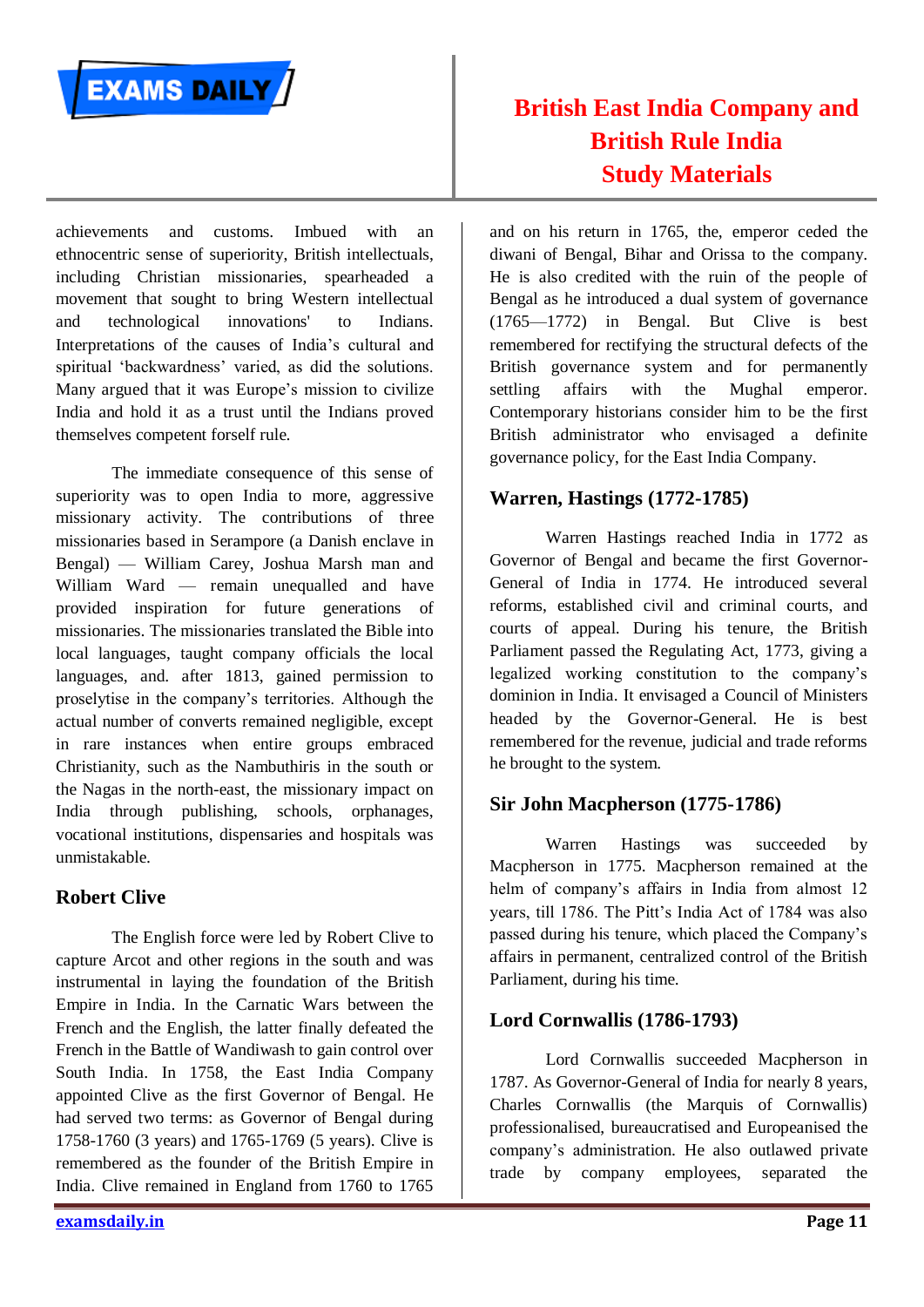

commercial and administrative functions, and remunerated company servants with generous graduated salaries. He created the Civil Services of India. He introduced a new revenue system under the Permanent Settlement of Bengal, In 1793 with a view to stabilizing land revenue and creating a loyal contented class of zamindars, and the East Indian Company acted as overlord over them. This led to an increase in the number of litigations. This abolished periodic auction of zamindari rights and established permanent zamindari rights to collect land revenue from tenants and pay a fixed amount to the government treasury every year.

**REVENUE REFORMS**Because revenue collection became the company's most essential administrative function. Cornwallis made u pact with Bengali zamindars, who were perceived as the Indian counterparts to the British landed gentry. The Permanent Settlement system, also known as the zamindari system, fixed taxes in perpetuity in return for ownership of large estates, but the state was excluded from agricultural expansion, which came under the purview of the zamindars. In Chennai and Mumbai, however, the ryotwari (peasant) settlement system was set in motion. In this system, the government surveyed and assessed the land before taxing them, pattas were given to the Ryots and the rent was paid directly by the peasants to the government.

In the long run, neither the zamindari nor the ryotwari systems proved effective because India was integrated into an international economic and pricing system over which the company had no control, while an increasing number of people subsisted on agriculture due to the lack of other employment^ Millions of people involved in the heavily taxed Indian textile industry also lost their markets as they were unable to compete successfully with cheaper textiles produced from Indian raw materials in Lancashire's mills.

**JUDICIAL REFORMS** Beginning with the Mayor's Court, established in 1727, for civil litigation in Mumbai. Kolkata and Chennai, justice in the interior came under the company's jurisdiction. In 1772, an elaborate judicial system, known as adalat, established civil and criminal jurisdictions along with a complex set of codes or rules of procedure and evidence. Both Hindu pandits and Muslim qazis (sharia court judges) were recruited to aid the presiding judges in interpreting their customary laws, but in other instances. British common and statutory laws became applicable. In extraordinary situations where none of these systems was applicable, the judges were enjoined to adjudicate on the basis of 'justice, equity and good conscience. The legal profession provided numerous opportunities for educated and talented Indians who were unable to secure positions in the company, and, as a result, Indian lawyers later dominated nationalist politics and reform movements.

## **Notable Rulers in India (1720-1949)**

Saadat Khan Burhan-ul-Mulk (1722-1739) - Awadh, Safdar Jung (1739-1754) - Awadh; Shuja-ud-daulah (1754-1775) - Awadh; Asaf-ud-daulah (1775-1797) - Awadh; Wazir Ali (1797-1798) - Awadh; Nizarm-ul-Mulk Asaf Jah (1724-1748) - Hyderabad; Nasir Jung (1748-1750) – Hyderabad; Muzaffar Jung (1750- 1751) – Hyderabad; Salabat Jung (1751-1760) – Hyderabad; Nizam Ali (1760-1803) – Hyderabad; Sikandar Jah (1803-1829) – Hyderabad; Nasir-uddaulah (1829-1857) Hyderabad Afjal-ud-daulah (1857-1869) - Hyderabad; Mahabat Ali Khan (1869- 1911) - Hyderabad; Osman Ali Khan (1911-1949) - Hyderabad, Hyder Ali (1761-1782) - Mysore, Tipu Sultan (1782-1799) - Mysore, Ranjit Singh (1792- 1839) – Punjab.

#### **Land Revenue Administration And Land Reforms**

Permanent Land Settlement at Zamindari System. As per the prevailing land revenue administration system during the lenure of Warren Hastings, the collection of land revenue was entrusted to the highest bidder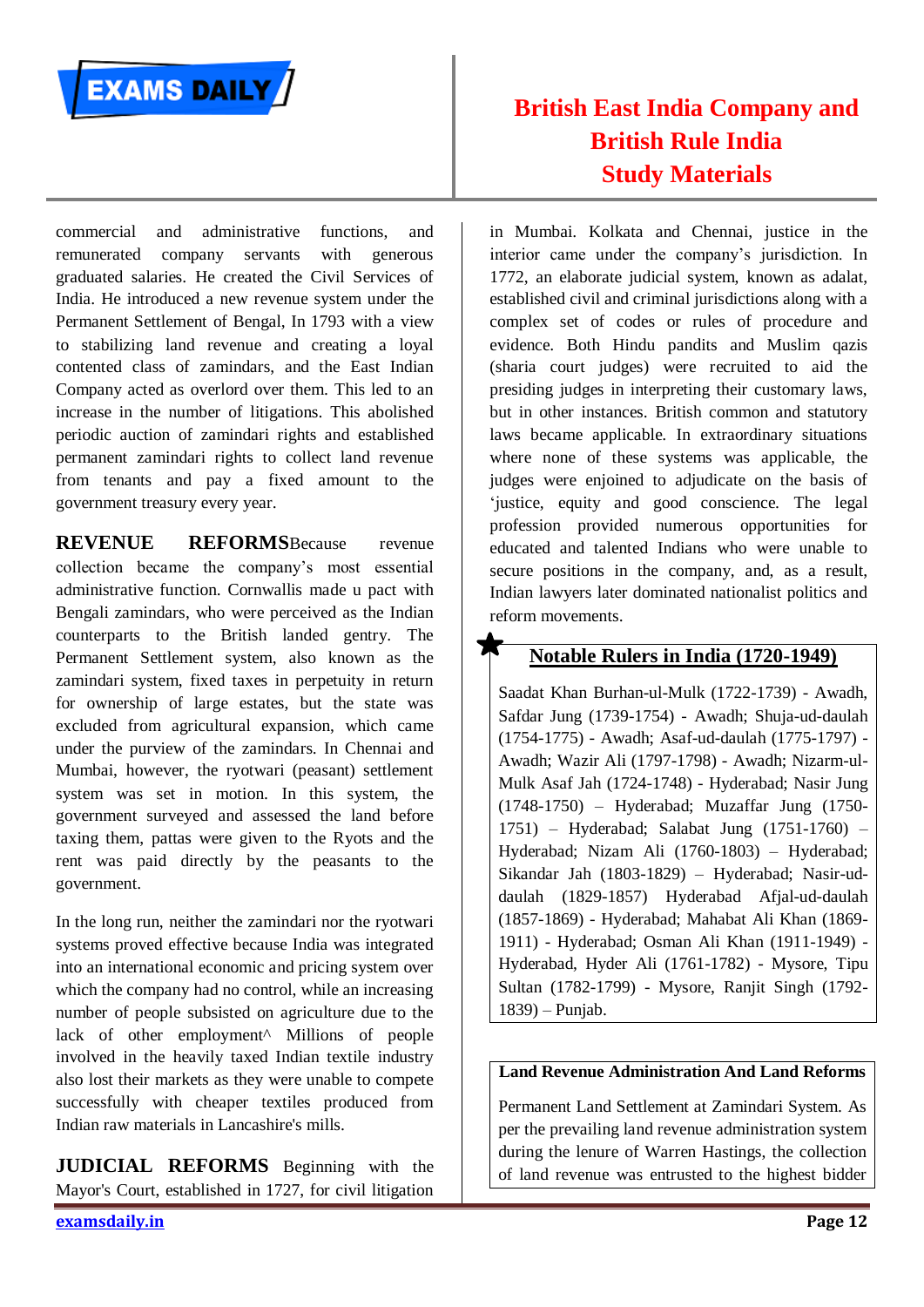

who was to pay a fixed amount tothe government and in turn, could collect as much as they couldfrom the farmers. The government remained the owner of the andland. The bid system was devised to give the company a regular source ofincome with minimumadministrative effort, but this actually led to fluctuation in revenues as many bidders used to run away when they were not elite to pay the revenue to the government.In 1793, Lord Cornwallis supported by his advisor Sir John Shore introduced the Permanent land Settlement. The zamindar (or landlord) was made the owner of be land and he could sell, pledge or divide land between his family members. In return, he was to give a fixed amount of revenue to the government every year, and in case or inability to pay the revenue, the government Could revoke the right of the zamindar and entrust the same to some other person.To start with, each zamindar was given land on a 10 year lease and the zamindars who paid regular revenues were made the ultimate owners of the land This new system helped zamindars to increase productivity and at the same time reap more profits as the land revenue was fixed. But later the zamindars became autocrats and starred exploitingthe farmers and the land.As the miseries of the farmers increased the system was abolished in Bengal by passing the WestBengal Land Acquisition Act, 1855.

Mirasdari System In the Chennai Presidency, the Palegar system was prevalent during the early years of nineteenth century. The palegars were the landlords who exercised judicial powers and also possessed military powers. They were allowed by the British to collect land revenue to the tune of 50 per cent of the annual production. In 1855, the Governor of Chennai, Sir Thomas Monroe, abolished the palegar system, by curtailing their legal and military powers and reducing them to the states of mere revenue collectors. These palegars were called Mirasdars. The eldest landlord became the mirasdar. He was not necessarily the owner of the land coming under his miasdari. The farmers were the actual land

# **British East India Company and British Rule India Study Materials**

owners and had to pay regular revenue. The defaulters, even in case of famine or drought, were penalized and after 30 years of introducing the mirasdar system, the government had to replace it with the ryotwari system.

Ryotwari System The ryotwari system was first introduced in the Chennai Presidency during the Munroe period. The ryots (or the cultivators), whose condition had reached the lowest during the Bengal famine, were helped greatly by this new system. The ryots, who had become slaves to the zamindars and mirasdars were able to improve their hereditary land under thissystem. This system established a direct link between the government and the ryots or farmers. There were no zamindars and now inthis case government acted as zamindars. The twofold advantage that the government benefitted from implementing this system was that the government was getting extra revenue from the land as more and more ryots has become enthusiastic because of their improving economic condition. This increased the productivity from the land and also led theryots to cultivate more land, which used to be lying idle. Also, the governmentstarted getting support from the ryots as the system had freed them from the authority of the zamindars. However, the biggest defect of this system was that it proved unfavourable to the ownership of private property, fairness of royal life and co-existence.

Mahalwari System This was a scientific land revenue settlement implemented by Lord Bentincck. He got the land records surveyed and divided the land into mahals on the basis of village communities, with separate estates. The settlement for 30 years on each estate was given to the village chief or elders. These states were further divided among cultivators according to the measurements of the detailed survey. The rights of cultivators were safeguarded in this system and the government kept a paid servant, called patwari, to manage land revenue as well as land administration accounts. The patwaries from a group of villages used to report to the talukdars, who were established landlords with good past records.

**X**  $\overline{a}$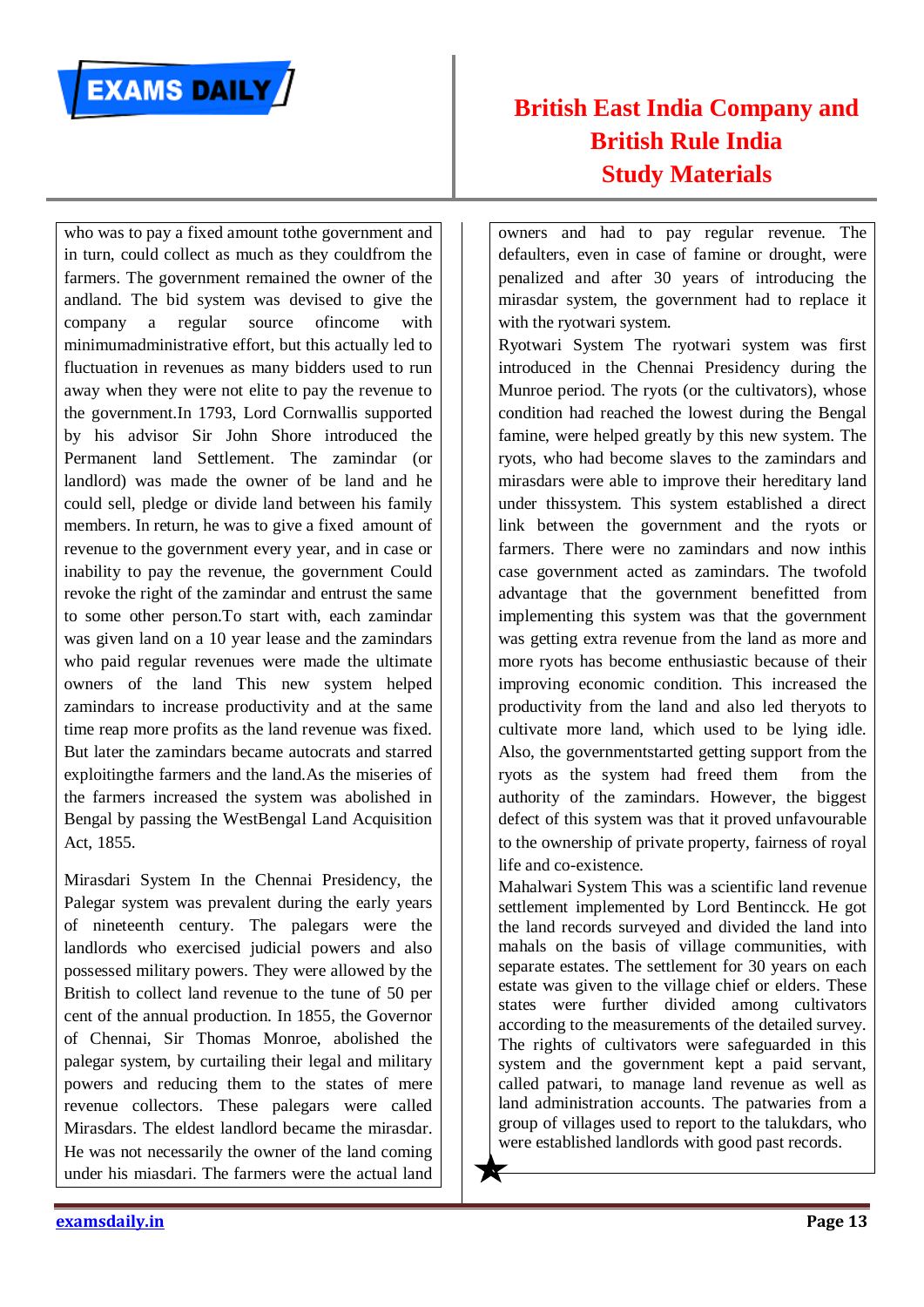

## **The Nawabs of Bengal (1717-1772)**

Murshid Quli Khan (1717-1727); Shuja-ud-din (1727-1739); Sarfraz Khan (1739-1740); Alivardi Khan (1740-1756); Sirajud Daulah (1756-1757), Mir Jafar (1757-1760); Mir Qasim (1760--1763); Mir Jafar (1763-1765), Najm-ud-daulah (1765-1772).

#### **Sir John Shore (1793-1798)**

He succeeded Lord Cornwallis as Governor-General in 1793. He was a sterm believer in the policy of neutrality. Just after his resuming the office of Governor-General, he was approached by the Nizam to help him fight the Marathas in the Battle of Khurdla in 1793. As Shore remained neutral, the Nizam lost the war and turned towards the French. This brought resentment among the European officers in his ranks and they rebelled against him. After this. Shore started taking active interest in the internal affairs of the kings. After the death of the Nawab of Oudh, he took active interest in bringing the rightful heir to the throne. He returned to England in 1798.

#### **Lord Wellesley (1798-1805)**

In 1798, Lord Wellesley succeeded Sir John Shore with the aim of establishing British supremacy in India and to put an end to French conspiracy. During the Governor-Generalship of Lord Wellesley, the Fourth Mysore War (1799) was fought. This was the last Mysore war. Tipu Sultan, after regaining lost strength, set out again on his plan to oust the British from India with the help of Napolean and the Persian king. Lord Wellesley, visualizing danger, sought an alliance with the Nizam and the Marathas and defeated and killed the valiant Tipu Sultan in 1799, besides war. Wellesley depended on a system of subsidiary alliances to expand British territories, whereby the ruler of an aligning state was compelled to accept permanent stationing of a British force within his territory and pay subsidy for its maintenance. Sometimes a territory was added in lieu of payment. A ruler also had to accept a British resident. They were not allowed to employ any European without British approval nor negotiate with any Indian ruler without

# **British East India Company and British Rule India Study Materials**

consulting the Governor-General.Thus subsidiary lost sovereignty in external matters, while the British resident interfered in internal administration, thereby causing the rulers to lose control over their territories.

## **Governor-Generals between Lord Wellesley and Lord Francis Hastings**

Some records say that lord Wellesley was succeeded by Lord Cornwallis who took over as Governor-General in 1805. He wanted to reverse the neutrality policy adopted by Wellesley but his health did not allow him to officiate and he died within 6 months. In1805, he was succeeded by Sir George Barlow. Barlow made Treaty of Gwalior and Gohad with Scindia and Treaty of Lahore with Ranjit Singh in 1805. He is remembered for withdrawing to Rajput kingdoms. He was replaced with Lord Minto in 1807; Minto had a difficult time suppressing the rebellions at Chennai and Travancore in his initial years. He started expanding the British establishment further and was able to get the rights for the areas east of Sutlej from Ranjit Singh after Treaty of Amritsar. The Charter Act of 1813 was passed during his tenure.

# **Lord Francis Hastings (1813-1823)**

Under the governorship of Lord Hastings, Nepal was defeated in 1814, resulting in Nepal ceding Gharwal and Kumaon to the British. In 1818, the Marathas made a last attempt to regain their independence. This led to the Third Anglo-Maratha War in which the Marathas were completely crushed. During Hastings' tenure, various reforms were initiated such as the ryotwari settlement according to which direct settlement was made between the government and the ryots (cultivators). The revenue was fixed for a period not exceeding 30 years, on the basis of the quality of the soil. Half the net value of the crop was to be given to the government. During this period, special attention was paid to education, building roads, bridges and canals. Lord Hastings became the first Governor-General to resign from the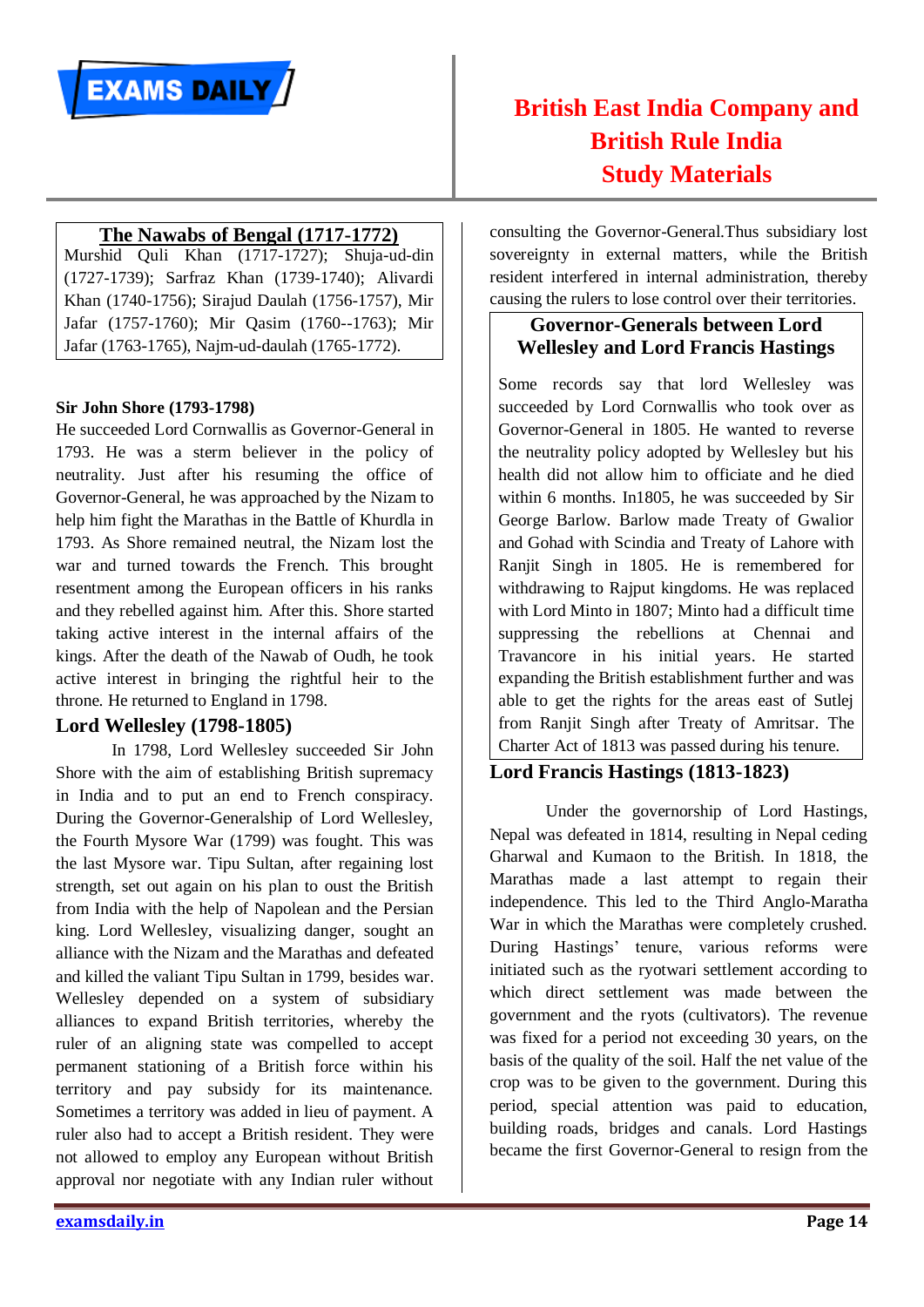

post on charges of bribery and corruption. He returned to England in 1823.

## **Lord William Bentick (1828-1835)**

Bentinck wax famous for the social reforms he introduced, such as the abolition of sati (1820), suppression of thugee, suppression of female infanticide and human sacrifices. English was introduced as the medium of higher education on the advice of his council member, Thomas Babington Macaulay. Lord Bentinck also made a pact with Maharaja Ranjit Singh, the ruler of Punjab. By the Charter Act of 1833, the company ceased to be a trading company andbecame an administrative power. He also adopted some corrective measures in the civil services. However, it was Cornwallis who founded theBritish Civil Service in India.

**EDUCATION REFORMS** Education for the most part was left in the charge of Indians or with private agents who imparted instruction in the vernacular languages. But in 1813, the British became convinced of their duty to awaken the Indians from intellectual slumber by exposing them to British literary traditions, earmarking a party sum for the cause. Controversy between two groupsEuropeans the Orientalists and Anglicists –over the money was to be spent prevented them from formulating anyconsistent policy until 1835 when William Cavendish Bentinck, the Governor-General from 1828 to 1835; finally broke the impasse by resolving to introduce the English language as the medium of instruction, English replaced Persian in public administration and education.

**JUDICIAL REFORMS**The judicial system saw rapid reforms during his tenure. All provincial and circuit courts were abolished as they were not functioning satisfactorily. Instead, Bentinck divided Bengal into 20 districts and appointed a commissioner in each district, who carried out the functions of the judges of provincial courts. He also established one more civil court, Sadar Diwani Adalat and one

criminal court, Sadar Nizamut Adalat at Allahabad. Indians were appointed as deputy magistrates and jurors. The courts also adopted the regional languages and the use of Persian was discontinued in courts. The most significant occurrence was the proper compilation and indexing of laws for the first time, which made the legal procedure simpler and dispensation of justice swifter.

**SOCIAL REFORMS** The Company's educational policies in the 1830s tended to reinforce existing lines of socio-economic division in society rather than bringing general liberation from ignorance and superstition. Whereas the Hindu English-educated minority spearheaded many social and religious reforms, cither in direct response to government policies or in reaction to them, Muslims as a group initially failed to do so, a position they endeavoured to reverse. The western-educated Hindu elite sought to rid Hinduism of its much criticized social evils: idolatry, the caste system, child marriage and sati. Religious and social activist Raja Ram Mohan Roy (1772-1833), who founded the Brahmo Samaj (Society of Brahma) in 1828, displayed a attainments and skilful use of the press by these early reformers enhanced the possibility of effecting broad reforms without compromising societal values or religious practices.

**PUBLIC WELFARE REFORMS** Many roads, bridges and canals were builtduring Bentinck's tenure, the most significant being the Grand Trunk Road between Kolkata and Delhi and the road from Agra to Mumbai. He was also pivotal in the development of a structured canal system in the northeastern frontier. He also permitted the use of steam boats in the Ganges and in other rivers.

## **Governor-Generals between Lord Bentinck and Lord Dalhousie**

Lord Bentinck resigned from his post in 1 835 and was replaced by Lord Charles Metcalf. Lord officiated as on acting Governor-General. He is

`  $\overline{\phantom{a}}$  $\overline{\phantom{a}}$  $\overline{\phantom{a}}$  $\overline{\phantom{a}}$  $\overline{a}$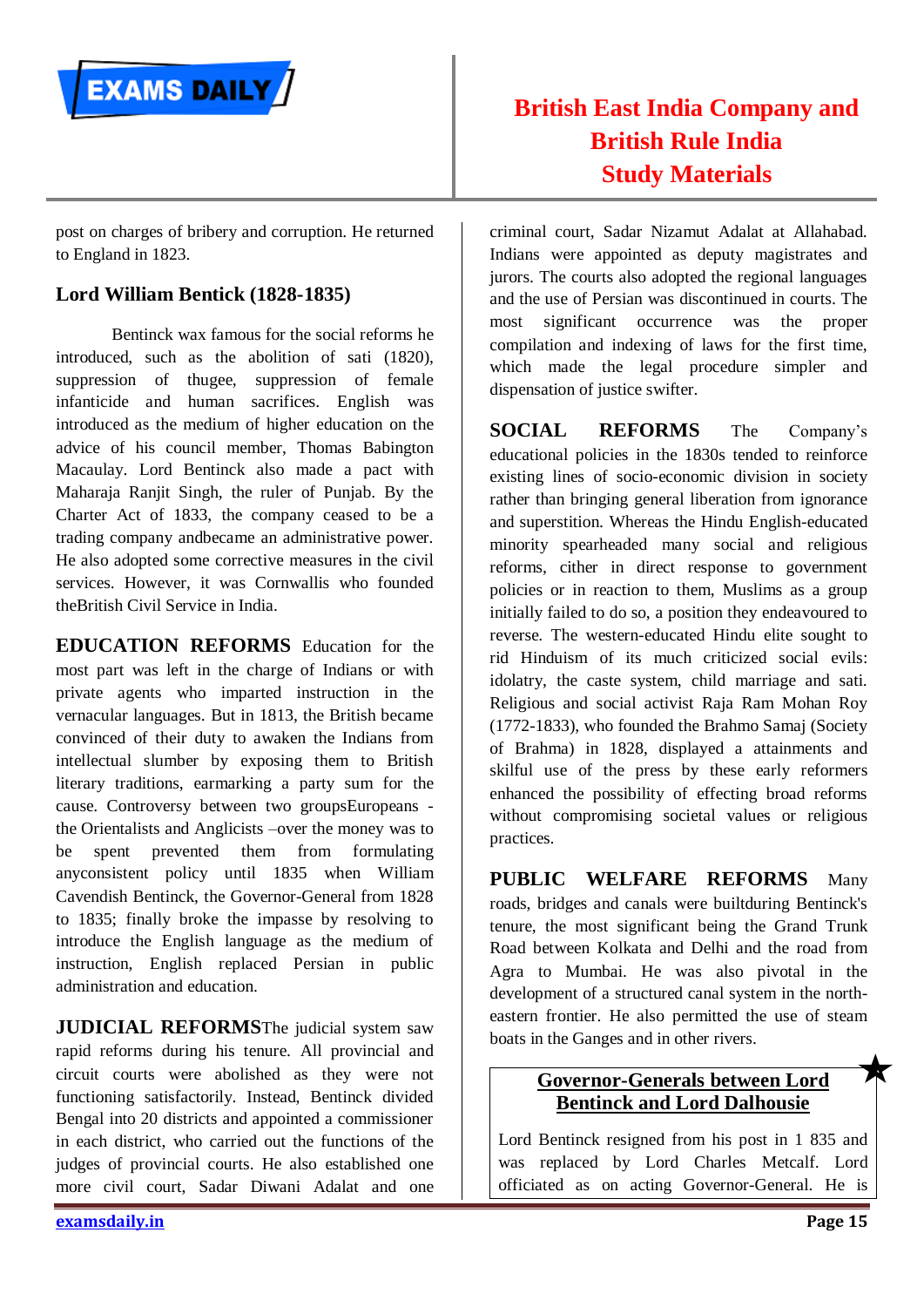

remembered for removing restrictions on the press and media. After a few months, he was replaced by Lord Auckland in 1836. During the tenure of Lord Auckland, the English incurred Heavy losses in the first Afghan War. He was recalled to England in 1842 and was replaced by Lord Elenbourgh (1842-1844). During his tenure, the First Sikh War (18451 was fought between the Sikhs and the British. The Sikhs were defeated and were brought under British control. He is remembered for reducing the price of salt by abolishing the octroi duty on it. He also permitted the appointment of English-speaking Indians in some crucial government positions. Henry Hardinge was the Governor-General from 1844 to 1848.

#### **Lord Dalhousie (1848-1856)**

Lord Dalhousie succeeded Lord Harding in 1848. During his tenure, the Second Sikh War (1848- 1849) was fought, in which the Sikhs were defeated again and Dalhousie was successful in annexing the whole of Punjab to the British dominion. The Doctrine or Lapse was introduced by Lord Dalhousie, Whereby it, the absence of a natural heir, the sovereignty of Indian states was to lapse to the British and such rulers were not permitted to adopt a son to inherit their kingdoms.

## **INFRASTRUCTURAL REFORMS**The

1850s witnessed the introduction of the three engines of social improvement that the British illusion of permanence in India. They were the railroad, the telegraph and the uniform postal service. gurated during Dalhousie's tenure as Governor General.

Railways The first railroad lines were built in 1850, from Howrah (Haora, across the Hoogly River from Kolkata) inland to the coalfields at Raniganj, Bihar, adistance of 240 km. But this was not used as public transport. The first railway line, for public use between Mumbai and Thane, was opened in 1853.

Telegraph In 1851, the first electric telegraph line was laid in Bengal nd soon Agra, Mumbai, Kolkata, Lahore, Varanasi and other cities were linked.

Postal system In 1854, the three different presidencies or regional postal systems merged to facilitate uniform methods of communication at an all India level. With uniform postal rates for letters and newspapers onehalf anna and one anna, respectively (sixteen annas equalled one rupee) - communication between the rural and the metropolitan areas became easier and faster. The increased ease of communication and the opening of highways and waterways accelerated the movement of troops, the transportation of raw materials and goods to and from the interior, and the exchange of commercial information.

The railroads did not breakdown the social or cultural distances between various groups but tended to create new categories in travel. Separate compartments in the trains were reserved exclusively for the ruling class, separating the educated and wealthy from ordinary people. Similarly, when the Sepoy Rebellion was quelled in 1858, a British official exclaimed that 'the telegraph saved India'. He envisages ofcourse that British interests in India would continue indefinitely. Other reforms include setting up of the Public Work Department and passing of the Widow Remarriage Act. 1856.

`  $\overline{\phantom{a}}$  $\overline{\phantom{a}}$  $\overline{\phantom{a}}$  $\overline{\phantom{a}}$  $\overline{\phantom{a}}$  $\overline{\phantom{a}}$  $\overline{\phantom{a}}$  $\overline{\phantom{a}}$  $\overline{\phantom{a}}$  $\overline{\phantom{a}}$  $\overline{\phantom{a}}$  $\overline{\phantom{a}}$  $\overline{\phantom{a}}$  $\overline{\phantom{a}}$  $\overline{\phantom{a}}$ ` `

### **Doctrine of Lapse**

Lord Dalhousie followed vigorously the policy of annexing feudatory states by what is commonly known as 'Doctrine of Lapse'.He was convinced that British administration was better for the people than the rule of Indian kings, Accordingly he regarded them as anomalies, to be abolished by every possible means. He further believed that good faith must be kept with rulers on the throne and with their legitimate heirs while no sentiment should save the dynasties which had fortified sympathies by generations of misrule or preserve those that had no hereditary successor. The Doctrine of Lapse was that outcome of these principles, complicated by the Hindu law and practice of adoptions. Dalhousie held that state of ruler could not pass to a son adopted without the consent of the suzerain (the company in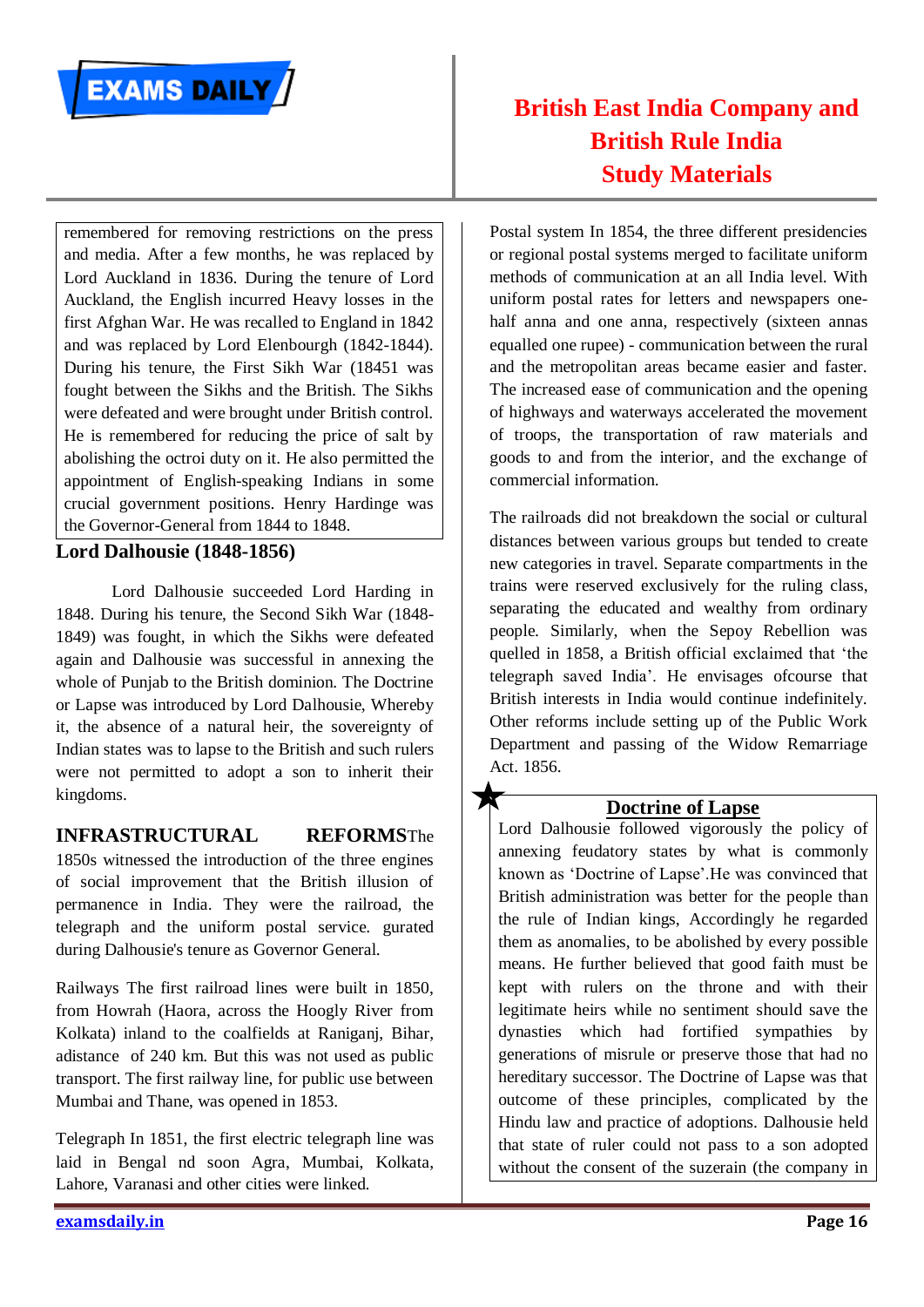

this case). Such consents, at the same time, could not be easily given. The Doctrine of Lapse, which had been recognized as early as 1834, thus became a powerful instrument in Dalhousie's hands for hastening the process of political unifications and the administrative consolidation of the country under the British rule.

## **ECONOMIC IMPACT OF THE BRITISH RULE**

British colonialism established its firm roots in India in three stages, each stage representing a different pattern of subordination of colony and consequently different colonial policies, ideologies, impact and the response of colonial people.

Period of Mercantilism (1757-1813) The objectives of the British during this time were monopoly of trade and direct appropriation of revenue. The main features were as follows: very strong element of plunder and direct seizure of power, absence/of large-scale import of British goods, no basic changes in the colony's administration, judiciary, culture, and economy and so on.

Period of Laissez. Faire (i813-1860) The main features of this period were determination of the administrative policies and economic structure of the colony by the interests of the industrial bourgeoisie of the metropolis making colony a subordinate trading partner which would export raw materials and import manufactured goods, transformation of the colony's economy, polity, administration, society, culture and ideology under the guise of development and modernization in order to exploit for furthering British interests.

Finance Imperialism (1860-1947) This period was marked by the intense struggle for new, secure and exclusive markets and sources of raw materials among the industrialized countries, the consequent export of capital by these countries to the colonies, replacement of liberal policies by reactionary ones in the administration of colonies.

## **Drain of Wealth**

The British, very systematically, took away resources and wealth from India. Economists like R. C. Dutt, Dadabhai Naoroji and others have termed this systematic act of the British as Economic Drain or the drain of wealth. The Theory of Drain was propounded by the nationalist thinkers of India. Their objective was to study the main causes of poverty in India. The term Drain implied to 'the unrequited surplus of exports over imports that was transferred to England'. The colonial rule was typically characterized by drain. The movement of resources from India to England either without offering anything in return or offering only a small part of such movement of resources can be described as the Drain of resources from India. Dadabhai Naoroji in his book Poverty and Un-British Rule in India (1871) drew the attention of the masses towards this trend. He tried to explain the causes of the drain, to assess the amount of the drain andto trace the impacts of such drain; through his book he tried to bring out the fact dial the existing mass poverty in India was the result of the drain of resources from India to England.

## **Forms of Drain of Wealth**

As per Dadabhai Naoroji, the following were the forms of drain of wealth:

- 1. Payments to England by Europeans, for the support of families and education of children.
- 2. Payments of savings by employees of company, since most employees preferred to Invest at home.
- 3. Payments for purchase of British goods to the consumption of British employees as well as purchases by them of British goods.
- 4. Government expenditures for purchase of stores produced in Britain.
- 5. Charges of interest on public debt held in Britain.
- 6. The government of the India had to make: huge expenses for maintaining political, administrative and commercial connections established between India and England.

Such commitments mode were known as Home.They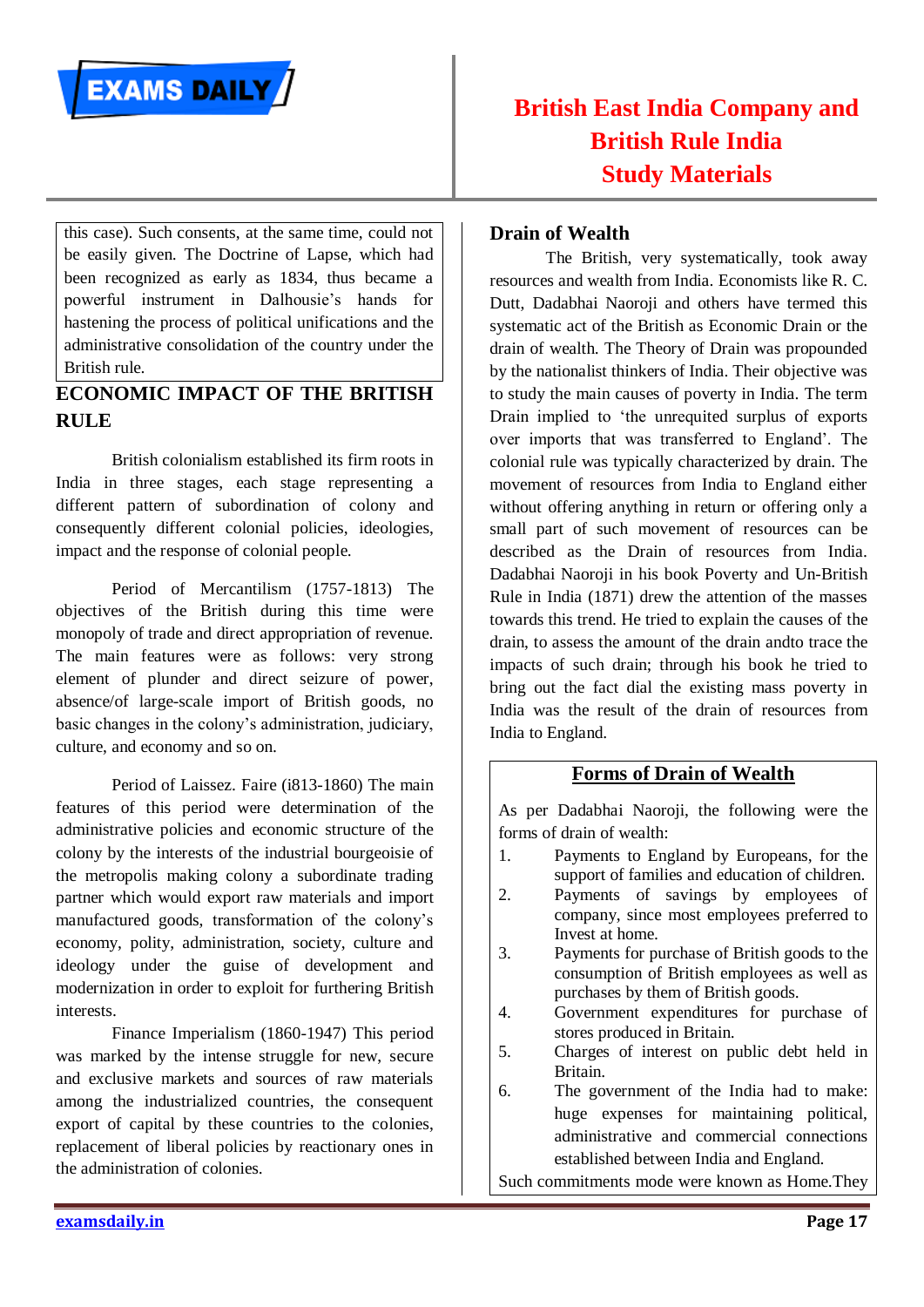

included interest on public debt raised.

They included interest an public debt raised in England at comparatively higher rates, annuities on account of railway and irrigation works, payment in connection with civil departments where Englishmen were employed, India Office expenses including pensions to retired officials who had worked in India or who had worked for India in England and retired there, and pensions to army and naval personnel and their payments.

## **Commercialization of Agriculture**

Commercial agriculture that is the production of crops for sale rather than for own consumption, grew because of a variety of reasons. One basic reason was the constant need of the peasants under the new land systems to find ways of getting money to meet the mounting demand put upon them by the state. The peasants started growing only specific crops. The land in groups of villages was solely used, because of its special suitability, for the cultivation of a single agricultural crop such as cotton, jute, wheat, sugarcane and oil seeds. Another basic reason for the rapid growth in the cultivation of cash crops was that the British government of India encouraged this. With the rise of modern industries in England, the necessity of raw materials for those industries grew. The British government in India pursued economic policies which expanded the area for growth of such raw materials as needed by the British industries. The government gradually improved the means of transport which made commerce in agriculture more widespread. Thus, the government accelerated the commercialization and specialization of Indian agriculture.

Results of the commercialization and specialization of agriculture also disrupted the unity of agriculture and industry in the traditional Indian village. Thus the older ruralframework of India, weakened by the new land system, wasshattered by the spread of commercial agriculture

Commercialization adversely affected even the economic position of the agriculturist. As he now

started produce for the Indian and world market, he became subject to all vicissitudes of erratic market. He had tocompete with, formidable international rivals like the big agrarian trusis, of America, Europe and Australia which produced on a mass scale by means of all modern agricultural machinery, while Indian agriculturist has to cultivate his small strip of land by means of the labour power of bullocks and the primitive plough. Further, the commercialization made him dependent, for the sale of his product, on the middlemen, the merchants. The merchant by his superior economy position took full advantage of the poverty of the peasant. The poor peasant had to sell his product to the middleman at the harvest time to meet the revenue claims of the Mate and also the claims of the moneylender. This transaction originating in sheer necessity brought a less amount to the peasant than it would have if he waited. The middleman thus appropriated a very large share of the profit.

## **Deindustrialization**

The industries which were worst affected by the policies of the British were the cotton weaving and spinning industries, silk and woollen industries, pottery, glass, paper, metal, shipping, oil-pressing, tanning and dyeing industries. The poor state of the Indian handicraft industry can be ascribed to the following causes;

- 1. Influx of foreign goods with the adoption of the policy of one-way free trade by the British.
- 2. The construction of railways which enabled the British manufacturers to reach the remotest villages of the country
- 3. The oppression practiced by the East India Company and its servants on the craftsmen in forcing them to sell their goods below the prevailing wage.
- 4. The loss of European markets to Indian manufacturers due to the imposition of high import duties and other restrictions on the import of Indian goods.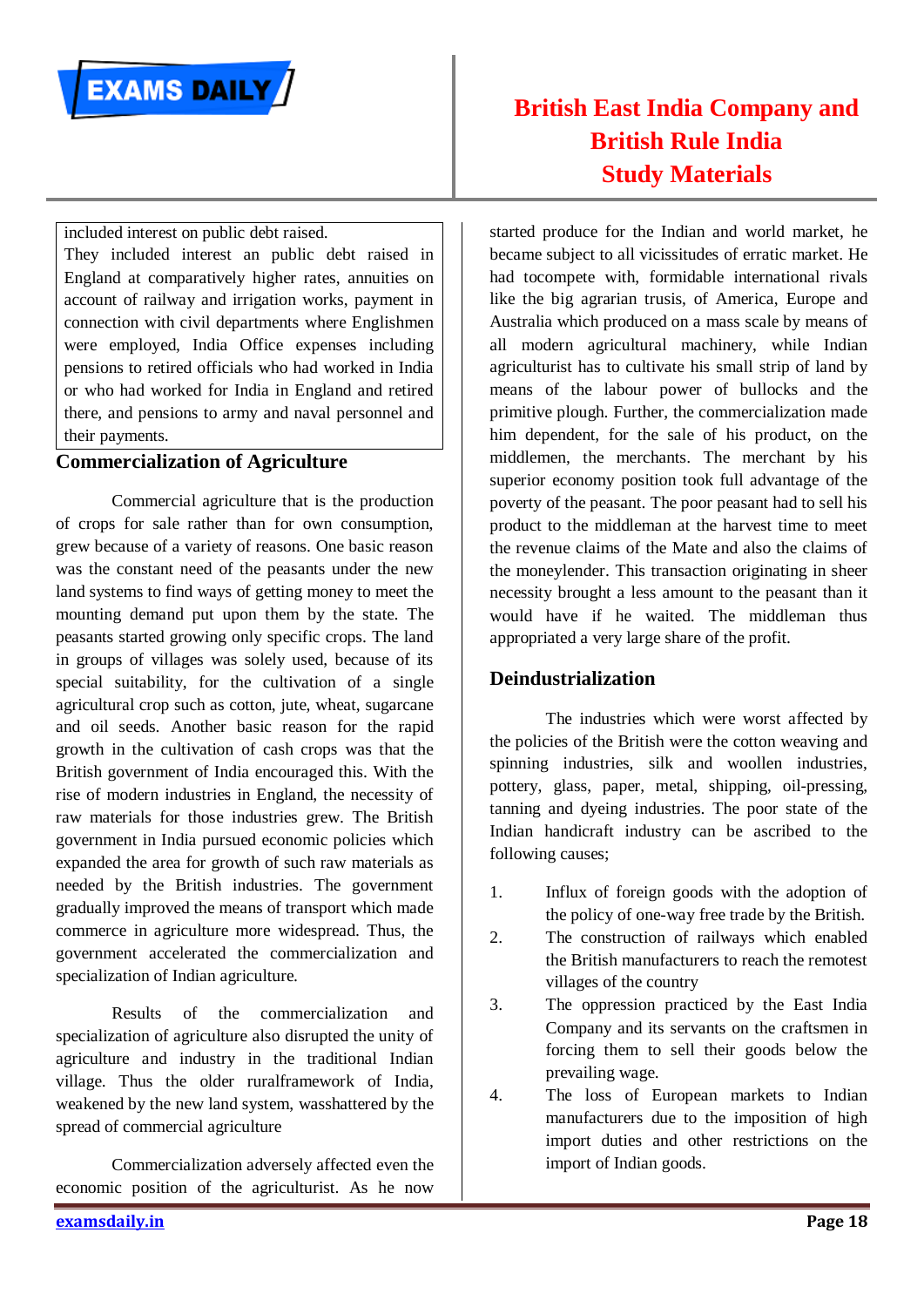

- 5. The gradual disappearance of Indian rulers and their courts, who were the main customers of town handicrafts.
- 6. Rise in the prices of raw materials due to the British policy of exporting raw materials.

The downslide in Indian industries resulted in the following;

- Depopulation and ruin of towns and cities which were famous for their manufactures.
- Increase in unemployment due to the absence of the growth of modern industries.
- Breaking of the union between agriculture and domestic industry in the countryside which in turn led to the destruction of the self-sufficient village economy.
- Overcrowding of agriculture by the ruined artisans, thus adding to the general pressure on land.

## GK Study Materials [PDF Download](https://goo.gl/emKkLo)

**All subject Study Materials [PDF Download](https://goo.gl/f4VGSW)**

**2018 Current Affairs Download – [PDF Download](http://bit.ly/2MYG7pH)**